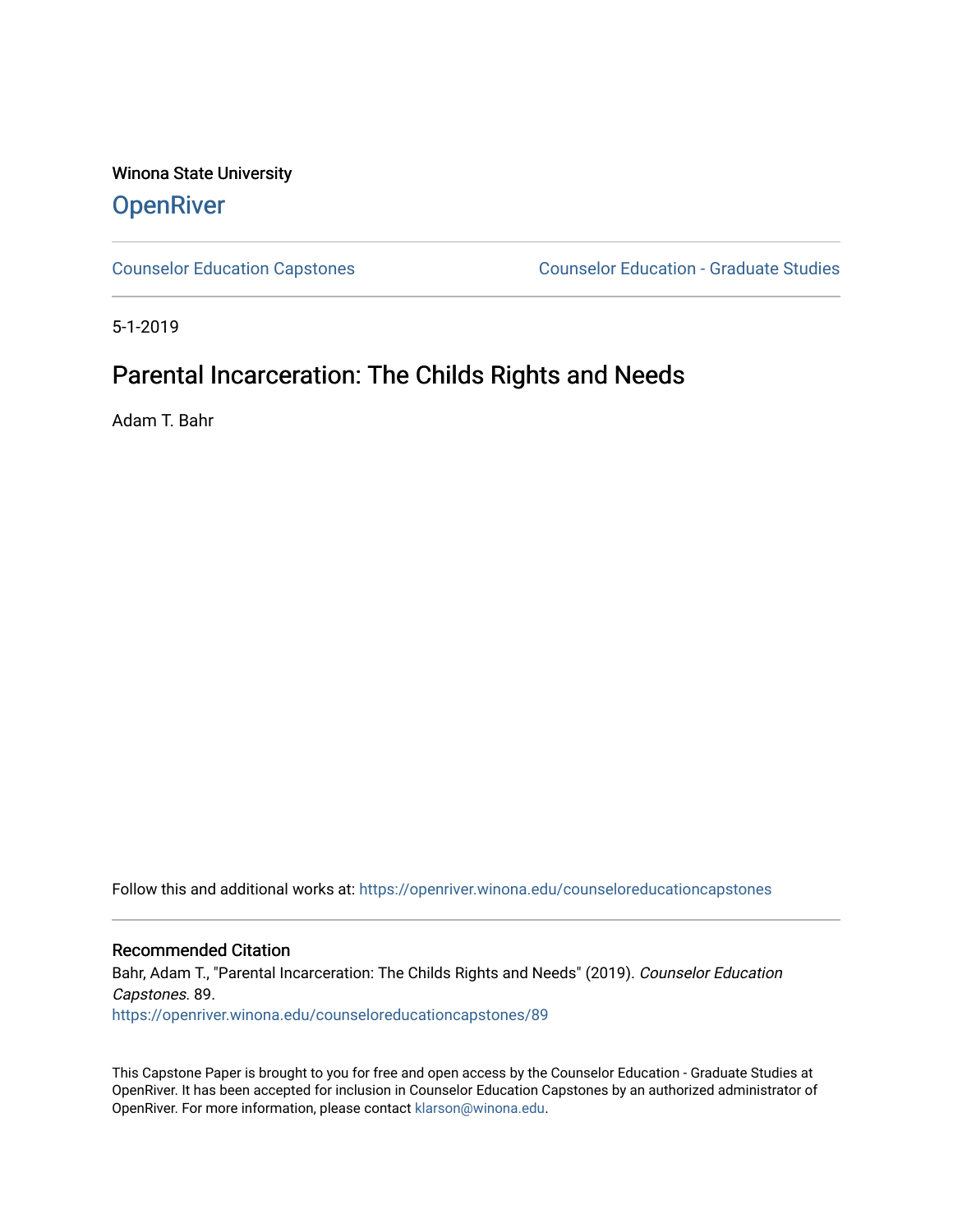## PARENTAL INCARCERATION: THE CHILDS RIGHTS AND NEEDS

Adam Temple Bahr

A Capstone Project submitted in partial fulfillment of the

requirements for the Master of Science Degree in

Counselor Education at

Winona State University

Spring, 2019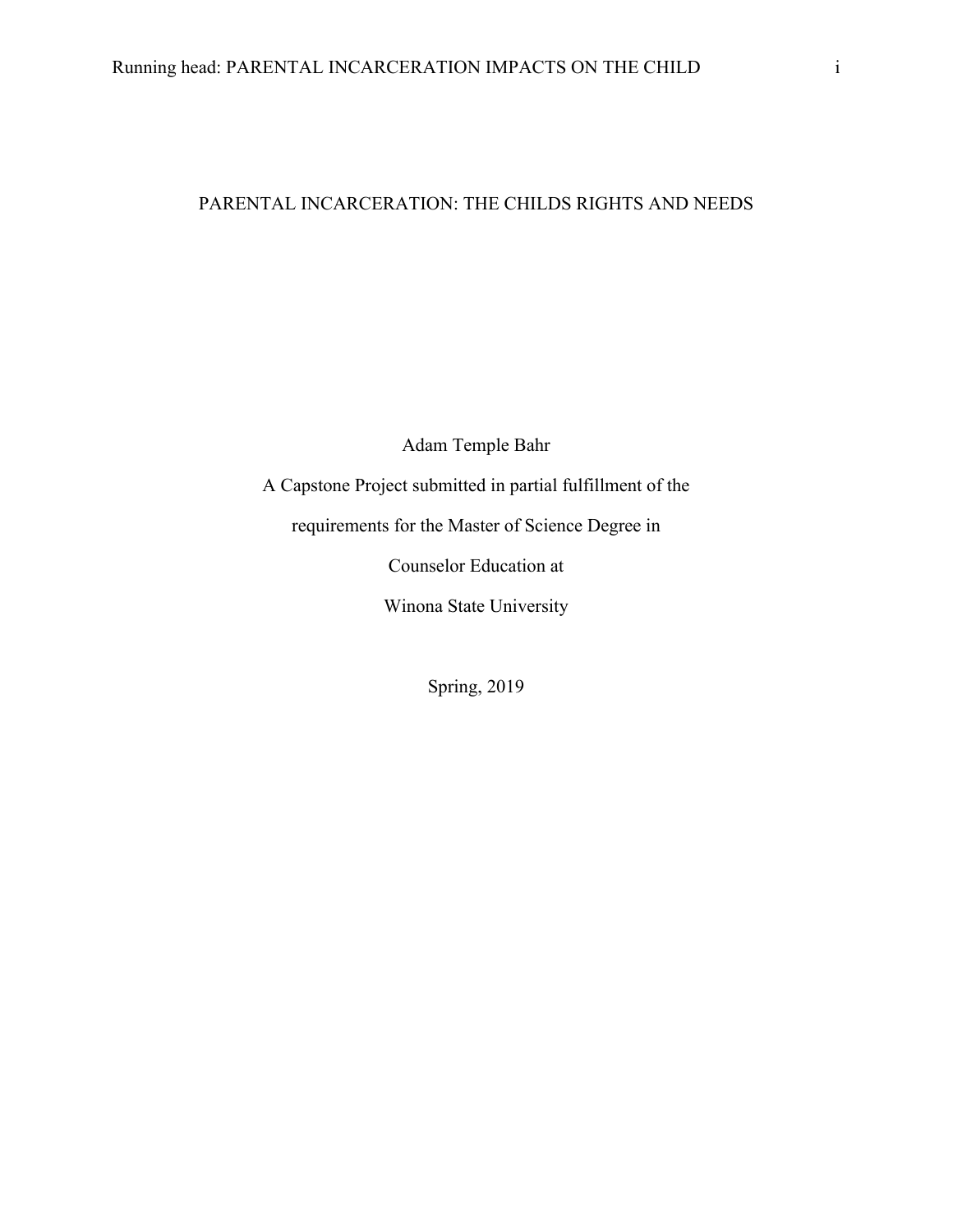Winona State University

College of Education

Counselor Education Department

# CERTIFICATE OF APPROVAL

# CAPSTONE PROJECT

Project Title

This is to certify that the Capstone Project of

Adam Temple Bahr

Has been approved by the faculty advisor and the CE 695 – Capstone Project

Course Instructor in partial fulfillment of the requirements for the

Master of Science Degree in

Counselor Education

| Capstone Project Supervisor: | nt<br>Name |
|------------------------------|------------|
| <b>Approval Date:</b>        | 5/8/19     |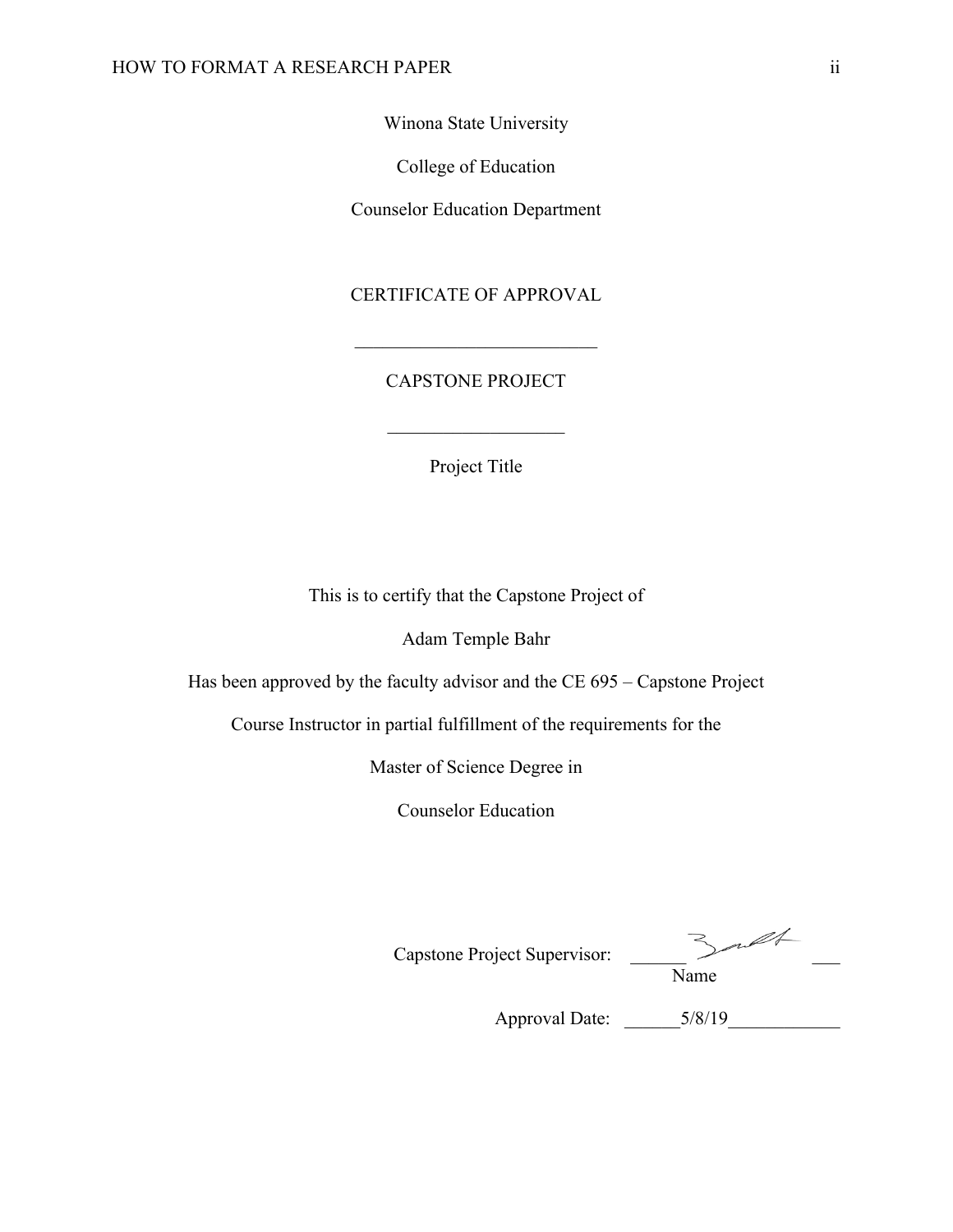#### Abstract

The population of minor children with an incarcerated parent has grown by 80% since 1991 (Glaze & Maruschak, 2008). Often referred to as the forgotten population, children of incarcerated parents can exhibit many setbacks, socially and psychologically. The effects of the trauma related to having a parent incarcerated include isolating functions, anxiety, low concentration in school, problems sleeping, juvenile incarceration, criminal behavior, depression, and vulnerability towards peer pressure. Without proper intervention, these children have a 70% chance of following their parents into incarceration which leads to a trend as intergenerational incarceration. When a parent is incarcerated, the child faces several changes in their life which are present in the home, community, and school setting. The changes these children face can cause a frightening range of challenges; coping with a loss of a caregiver, adjusting to new home environments, familial, economic hardships, change in the primary caregiver, as well as developmental regression such as bedwetting.

To counteract the traumatic impacts of this forgotten population in the school system, school counselors can provide several data-based intervention strategies. To begin, implementing group-based interventions that focus on trauma. For example, Springer, lynch, and Rubin (2000) created a solution-focused group that used techniques from solution-focused theorists, mutual-aid interventions, and techniques that focused on enhancing self-esteem. Secondly, a prevention program can be used to address behaviors that are linked to delinquency, violence, and socially withdrawn behaviors. In accordance, there have been many revelations in how to help this population; the ones mentioned are only a few that have been developed.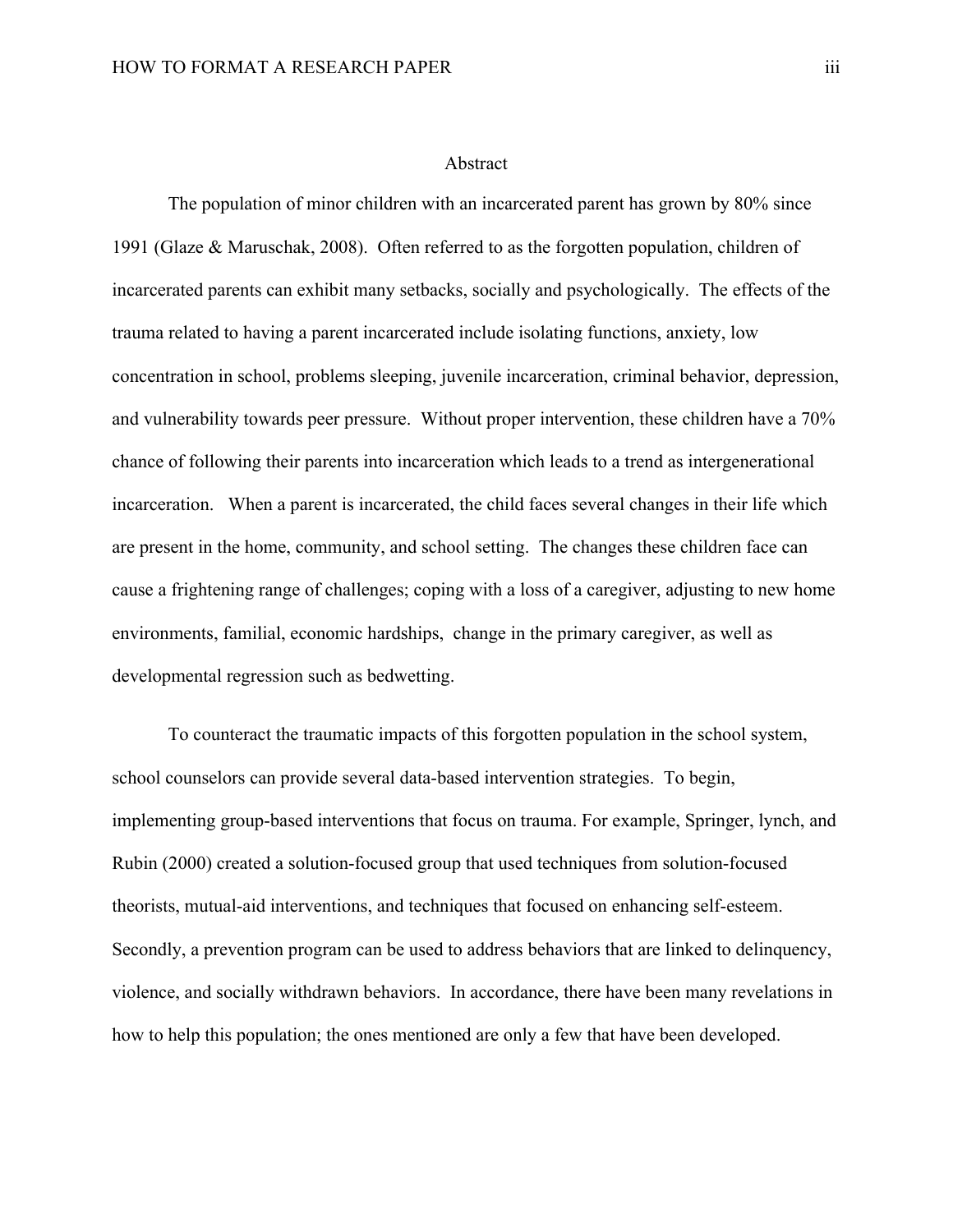Within the context of this paper, others, as well as the effects of incarcerated parents, will be discussed.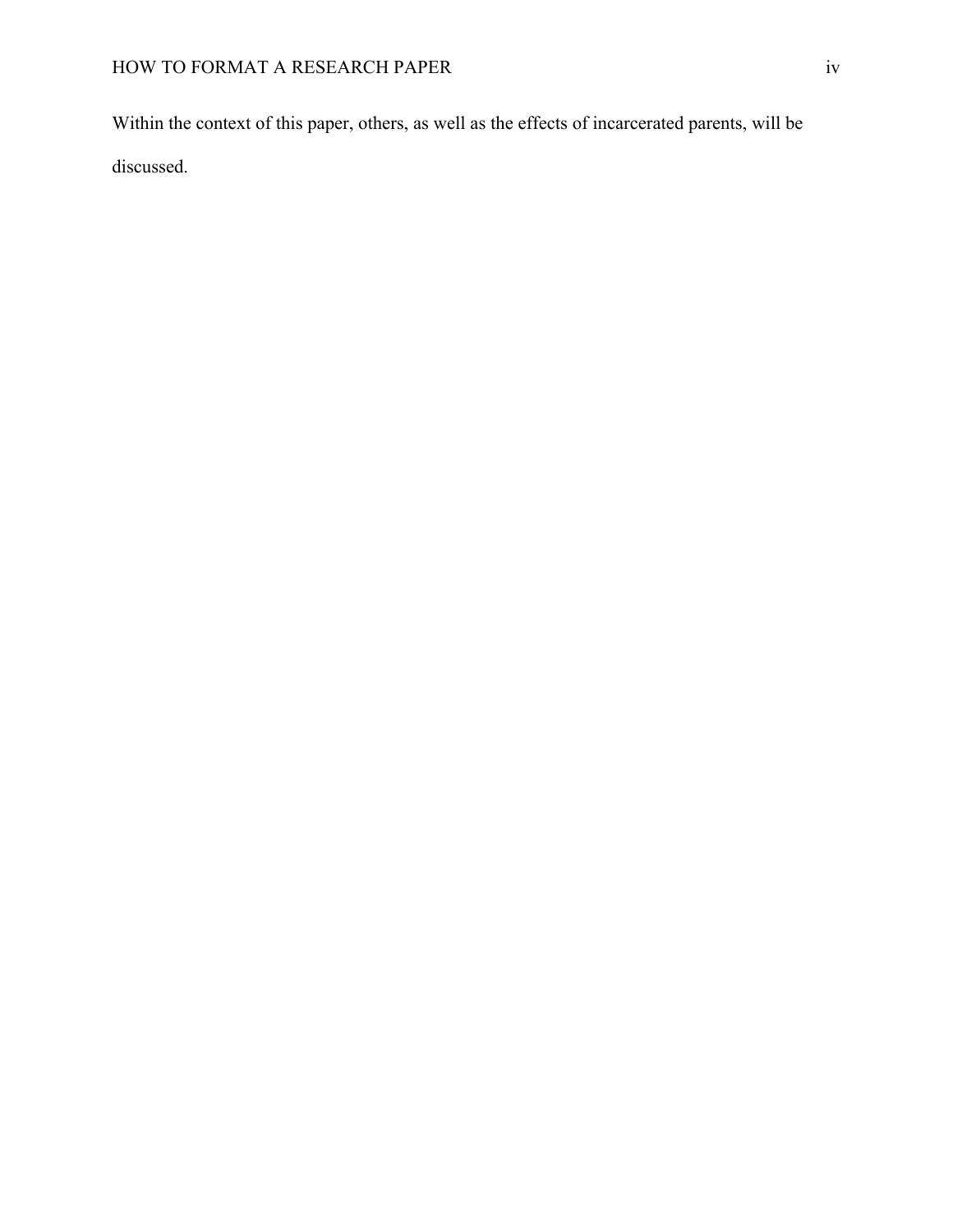# Contents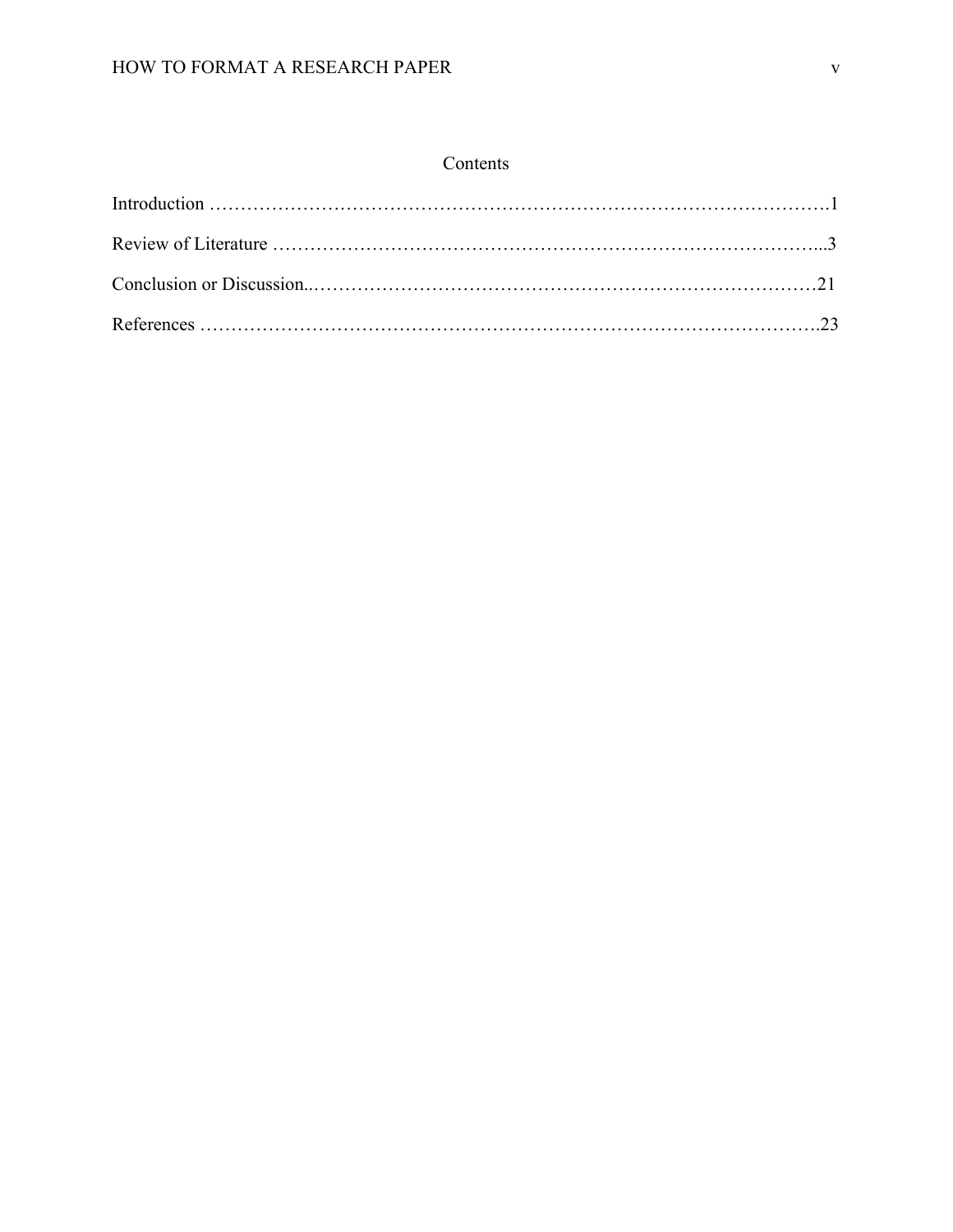## **Introduction**

The United States currently holds the world's highest incarceration rate with over 2.2 million people in prisons and jails. This represents an increase of over 500% over the past 40 years (Glaze & Maruschak, 2008). An often-overlooked set of data are the cascading effect of incarceration on the children. It is frequently underreported, but it is believed that nearly two million children have at least one parent in prison or jail (U.S. Bureau of Justice Statistics, 2000). These children can exhibit emotional effects of parental incarceration by isolating themselves, anxiety, trouble creating interpersonal relationships, concentration problems, sleep difficulties, being withdrawn from friends and family members, substance use or dependence, and feelings of shame, secrecy, sadness, anger, guilt, fear, and depression. At the current trend, this population is threatened with long-term psychological and emotional functioning problems (Manning, 2011). Additionally, if there are no interventions, 70% of this population will follow the footsteps of their parents and begin a trend known as intergenerational incarceration (Huebner and Gustafson, 2007).

The result of the psychological risks associated with incarcerated parents, the cascading impacts associated with school performance, and mental health are factors that need to be acknowledged. The effects of these risks can impact the child's ability to concentrate academically which would cause lower grades and a possibility of dropping out, lower attendance as a result of the stigma related to having a parent arrested, and the mental health impacts that result in higher anxiety, depression, and at-risk behaviors (Lopez & Bhat, 2007).

Huebner and Gustafson (2007) found that parental incarceration is responsible for increasing the child's chances of future criminal justice involvement by three-fold and that these children are three times more likely to be incarcerated than children without an incarcerated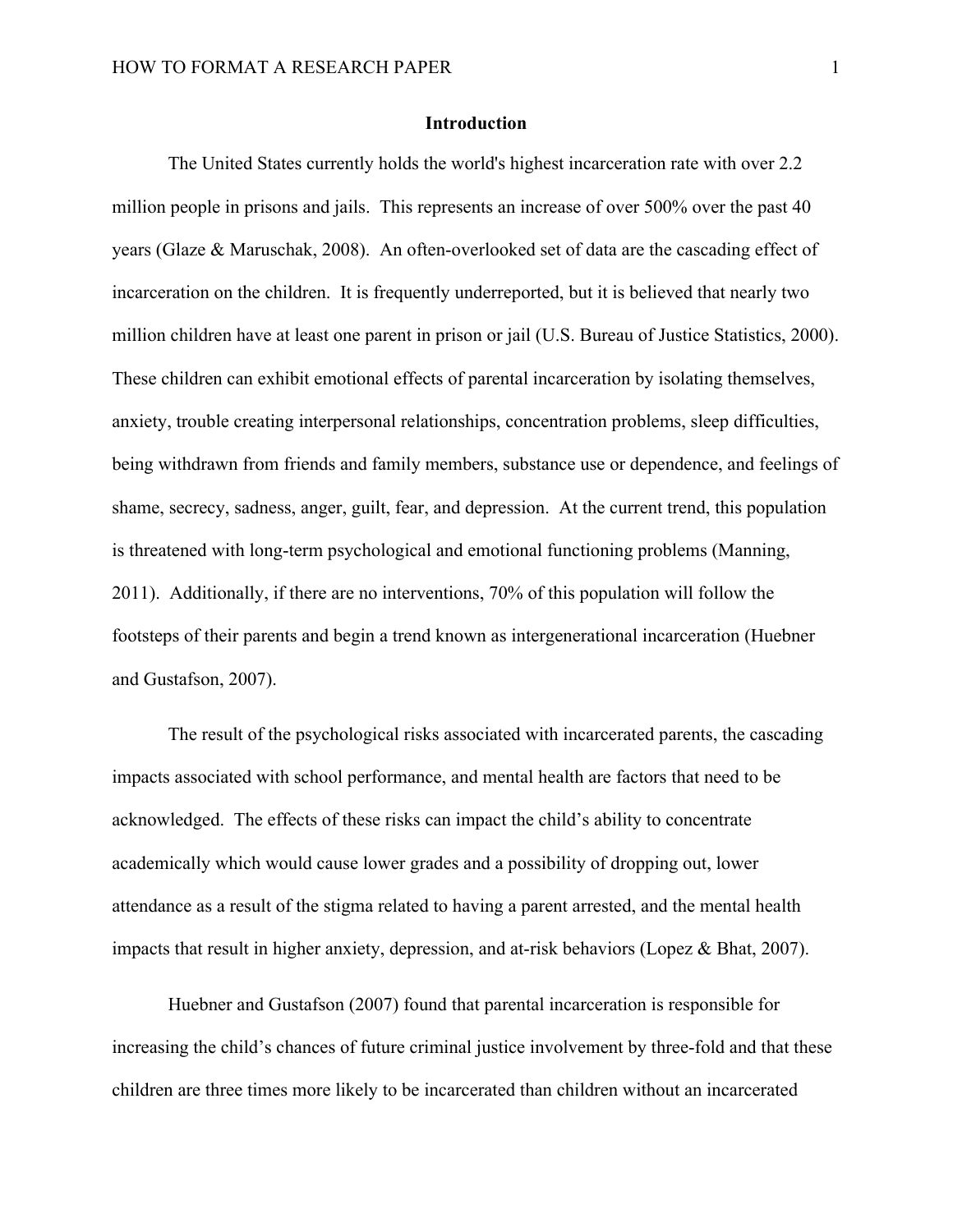parent. This conclusion was confirmed by a meta-analysis done by Murray and Farrington (2008), and they added that the effects were intensified when the child did not have additional protective factors such as supportive communities, therapeutic outlets, or strong familiar supports.

Children of incarcerated parents experience many material and emotional insecurity. They are more likely to receive public assistance, interrupted phone or utility service due to nonpayment, and residential insecurity through missed rental or mortgage payments (Geller, Garfinkel, Cooper, & Mincy, 2009). These insecurities show the more considerable disadvantage of the socioeconomic status of the United States and the general population of these children. Additionally, after parental incarceration, these conditions begin to worsen, and the arrest can rip to shreds the family. Recent research state that children of incarcerated parents are less likely to live in a home with both parents and are placed in foster care, indefinitely, while the incarcerated parents are placed in distant correctional facilities. The distance of these facilities creates travel and visitation difficulties for families with limited financial and transportation options available (Geller, Garfinkel, Cooper, & Mincy, 2009; Manning, 2011).

As this population continues to become unnoticed, the life-long effect of parental incarceration will impact the populace in an everlasting scope of their lives and interrelationships. To begin, this forgotten population falls through the cracks of the establishments of school, government, and community. There has been very little research on what community health agencies and school counselors can do to help during these traumatic life events, but through research, there have been recent studies that narrow the scope of interventions and community/government abilities to help (King, 2002).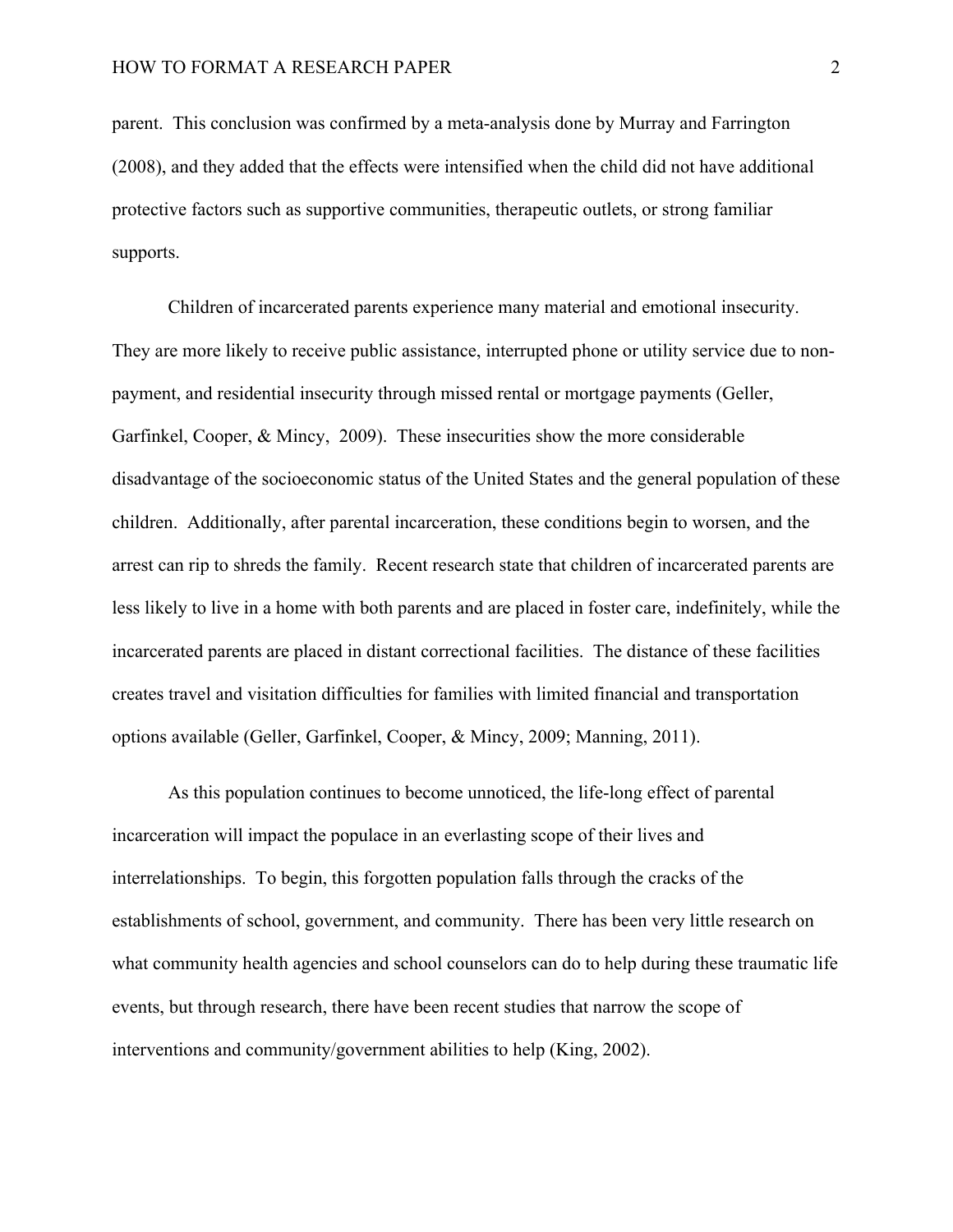#### **Review of Literature**

#### **The Scope of Parental Incarceration**

Previously, parental incarceration affected the lives of only a tiny fraction of Americans, but it has increased dramatically since 1999 (Glaze & Maruschak, 2008). Children who face parental incarceration experience an increased risk for behavior disruptions, academic failures, and unhealthy coping strategies later in development. The research gathered on the effects of parental incarceration concur that the child experiences many behavioral and emotional problems throughout the incarcerated and reunification periods. According to Simmons (2000), several small-scale studies suggest that the effects of parental arrest and incarceration on a child's development are profound.

Because of the federal and state governments inability to help this population, the children have been relatively invisible. The corrections systems view male and female inmates as undeserving of having contact with their children (Jefferies, Menghraj, & Hairson, 2001). Although a small number of children are in foster care (5 to 10%; U.S. DOJ, 2000), the children of inmates are not considered the responsibility of any traditional governmental organization, such as child well-fare, Substance Abuse and Mental Health Administration (SAMHSA), or the juvenile court (Eddy & Reid, 2002).

The number of female inmates who were the primary caregivers for their children has drastically increased over the past two decades. The crimes that mothers were involved in were mostly non-violent crimes that include drug use, prostitution, and theft (Miller, 2006). This data shows that the arrests of these mothers have contributed to an unprecedented number of children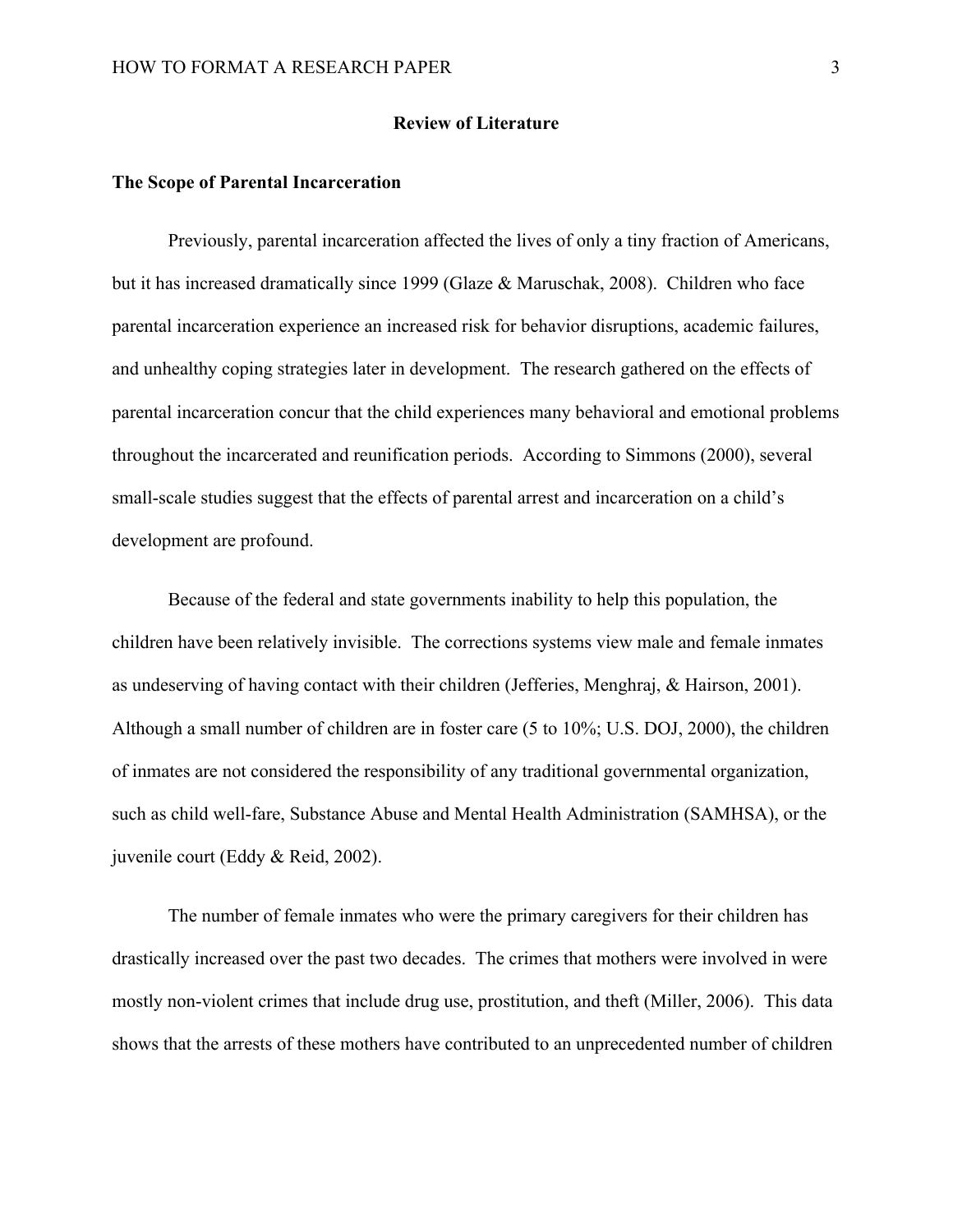with an incarcerated parent within the school system. The population of minor children with an incarcerated parent has grown by 80% since 1991 (Glaze & Maruschak, 2008).

### **Concerns: Children of the Incarcerated**

As a result of their arrest, incarcerated parents expose their children to profound psychosocial difficulties (Murray & Farrington, 2005). Huebner and Gustafson (2007) state that the most substantial risk is the probability of their children to continue the cycle of the intergenerational cycle of crime and incarceration. Other risks include academic failure, mental health deterioration, alcohol or drug dependency, pregnancy, feelings of sadness, anger, guilt, fear, and depression; behaviors that these children can exhibit include truancy, sleep difficulty, concentration problems, developmental regression, aggressive, reactive behaviors, premature termination of relationships, criminal behavior, disorganization, distant behaviors, and attention deficiencies.

The outcome of these behaviors, such as truancy and attention difficulties, is an academic failure, inability to create attachments with others primarily with peers, disciplinary tendencies, an ability to recover from new traumatic events, and incarceration (Simmons, 2000). The research on these outcomes has shown that the traumatic experience of having an incarcerated parent, either mother or father, has an everlasting impact on the development of the child. Specifically, it continues the intragenerational incarceration trend (Simmons, 2000). This trend states that having a parental figure with an incarceration record increases the risk that their children will end up in either a federal or state penitentiary, and the children's children will follow the pattern of incarceration (Mayo-Swimeley & Bertilson, 2009).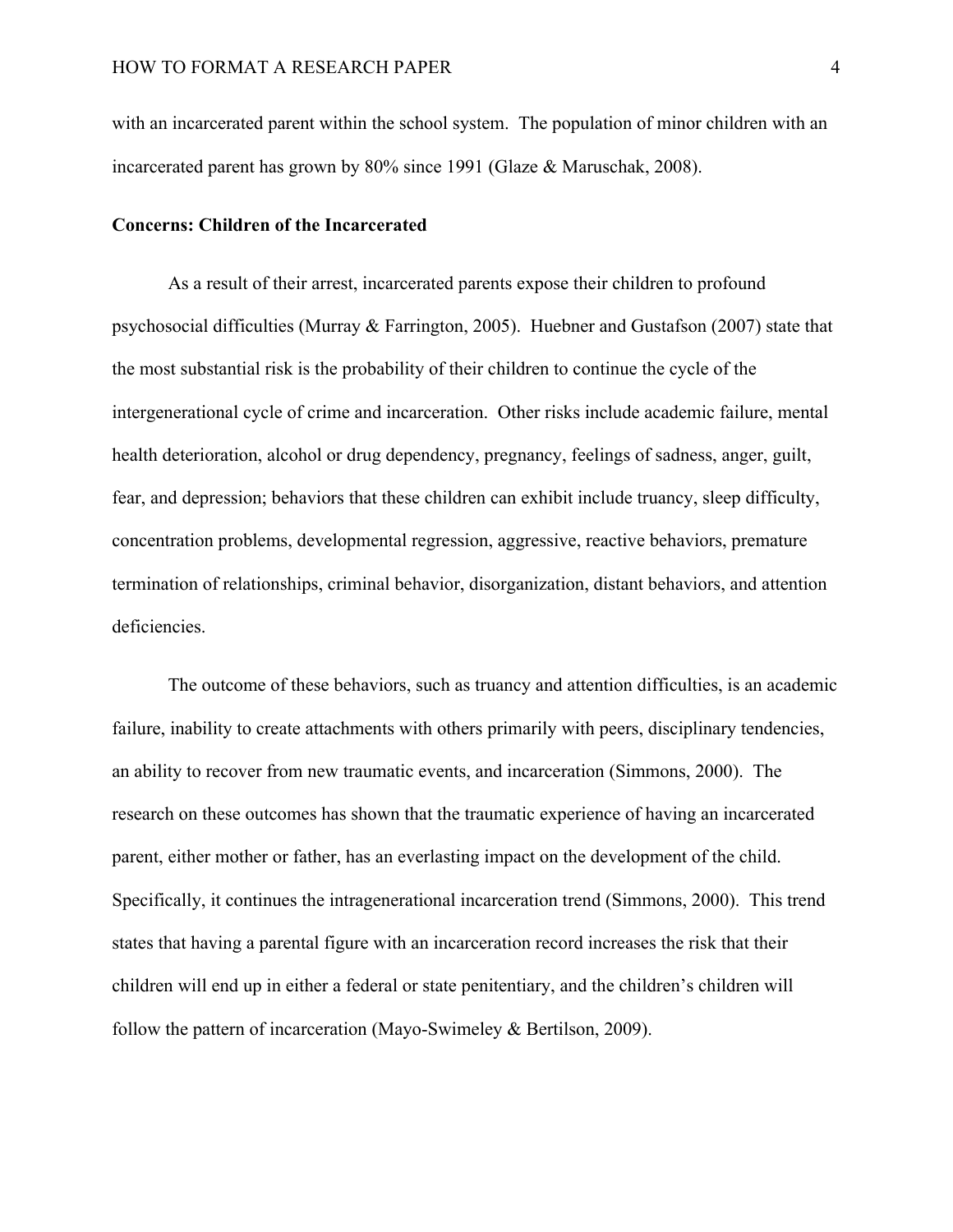The consequences from the effects of parental incarceration, in the school setting, may include the child to have feelings of abandonment and lack of trust with adults. These feelings can manifest into actions of neglect towards school rules, classroom instructions, and the safety of others. According to Mazza (2002), the adverse conditions during the parental incarceration period (before, during, or after) may create emotional trauma in children. Additionally, the environmental risk factors coupled with stressors outside of the home can cause children an inability to cope, have maladaptive behaviors to stressful events, and lower school attendance (Adalist-Estrin, 2006). Researchers have determined that children of incarcerated parents are more likely to exhibit externalizing behaviors such as aggression and hyperactivity and internalizing behaviors that include depression and social withdrawal (Kinner, Alti, Najman & Williams, 2007).

Poehlmann (2005) interviewed caregivers and incarcerated mothers regarding their children. The mothers and caregivers described their children as detached, apprehensive, disoriented and depressed. Coupled with the increased vulnerability to peer pressure, this can lead to negative and risky behaviors that lead to truancy, juvenile incarceration, and criminal behavior (Hanlon, Blatchley, Bennet-Sears, O'Grady, Rose, & Callaman, 2005). Additionally, children often struggle with the separation after parental incarceration (Poehlmann, 2005). As described by Arditti (2005, p. 253), "The separation of a parent represents the social death of the one loved one, in turn, other family members may experience an intense sense of loss." Children with incarcerated mothers can show their grief or feelings of despair with crying and sadness, developmental regressions, and sleeping problems (Poehlmann, 2005). "The developmental regressions include thumb-sucking, loss of personal hygiene, and primarily lack of toilet training" (Poehlmann, 2005, p. 687)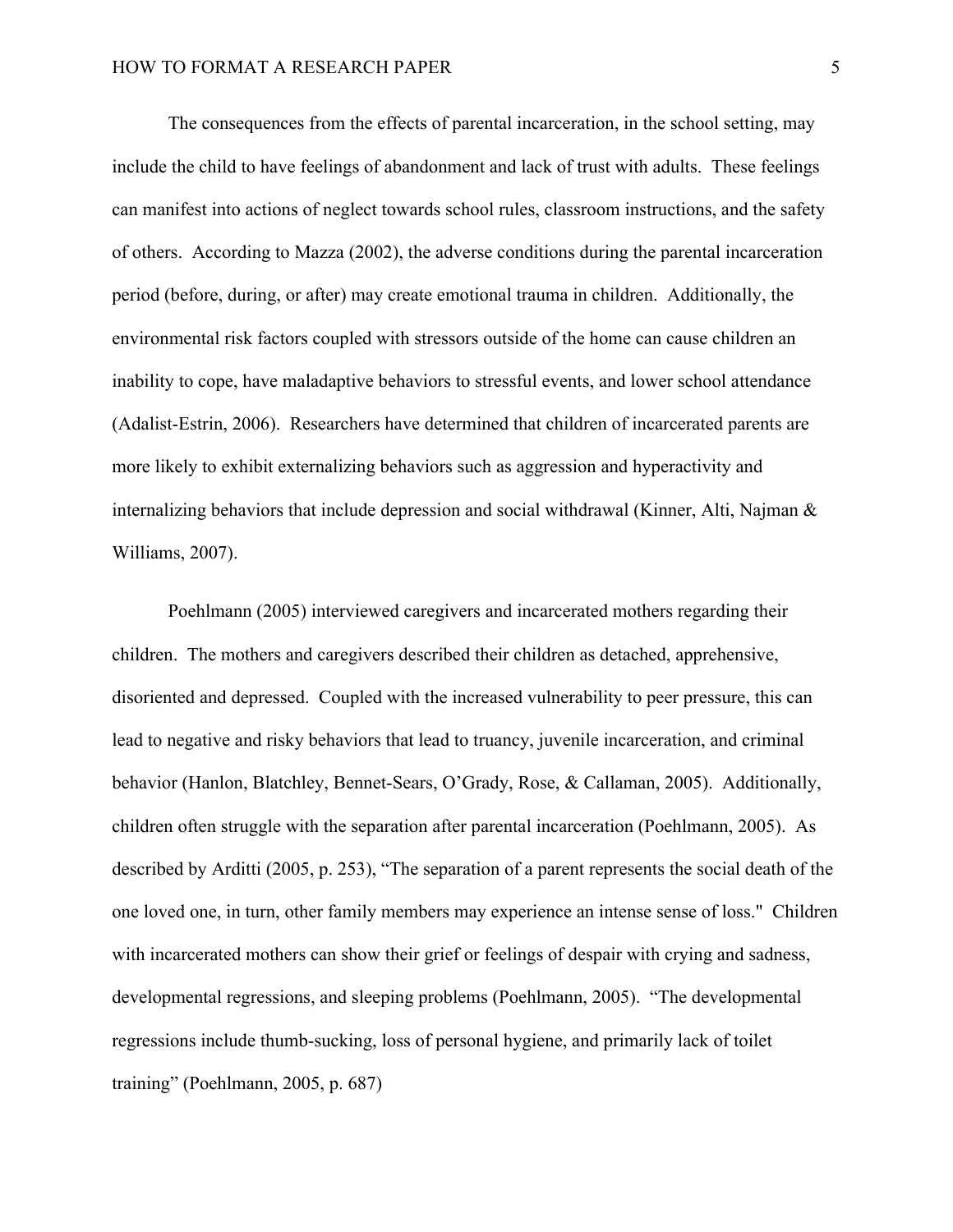"Consistent with their high-risk status, most (63%) children were classified as having insecure relationships with mothers and caregivers" (Poehlmann, 2005 p. 679). This is more prevalent in cases of maternal incarceration than paternal, because mothers, most of the time, are the primary caregiver (Dallaire, 2007). As the child develops the sense of self through early family interactions and experiences, the traumatic family life events prevent meaningful relationships (Toth, Maughan, Manly, Spagnola, & Cicchetti, 2002). The continued separation of the mother from the child only enhances this inability of the child to create healthy social and emotional developmental pathways.

When a parent is incarcerated, the child faces several changes in their life; these changes occur from school movements, home life, and quality of care. According to Kampfner (1995), many children report not having someone to talk to about these changes. After the incarceration, the new caregivers bring a host of behaviors that influence the child. Some caregivers do not share information about the incarceration with educators and will not allow the child to speak about their parent's incarceration (Nesmith & Ruhland, 2008). Relatives are likely not prepared to care for the child's needs. Grandparents or extended family members often experience stress associated with caring for the incarcerated parent's child.

Quality of care that children receive may strongly impact how children cope with parental incarceration (Myers, Smarsh, Amlund-Hagen, & Kennon, 1999). In many situations, the incarceration leads to a single parent household. The children's abilities to adjust to the restructuring of the family depends heavily on their mothers coping skills (Lowenstein, 1986). To give an example, the children's maladjustment to the father's incarceration includes lower school performance, more unsatisfactory peer and adult relationships, criminal behaviors; this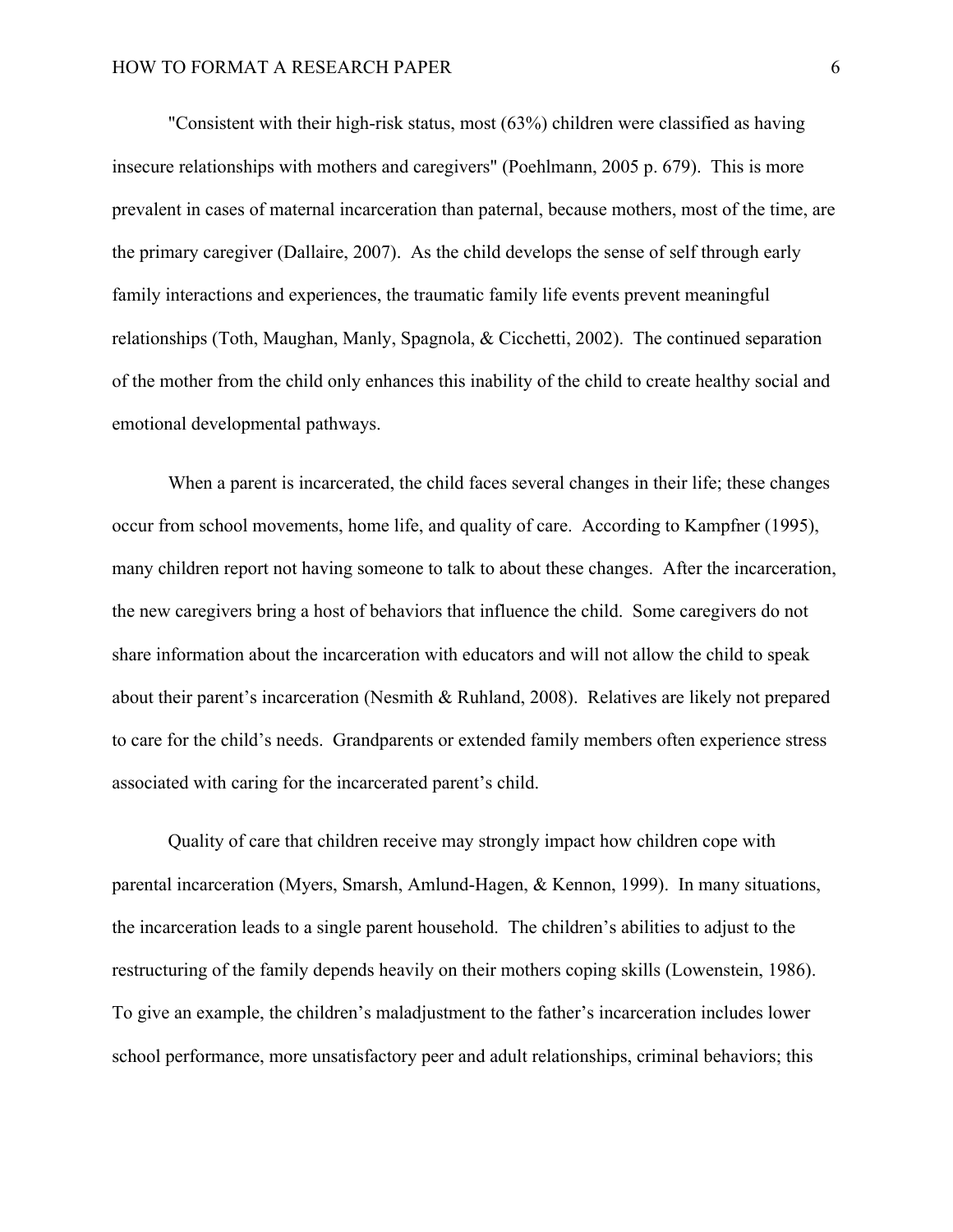was linked with younger mothers that had lower education achievement, inadequate family support, and a lack of coping skills (Lowenstein, 1986).

Children who witness their parents' arrests experience trauma that can cause them to view law enforcement officials in a negative light, seeing them as crooks instead of protectors (Murray & Farrington, 2005). Unlike adults who might put their emotions inside when experiencing violence, children are more likely to express their feelings outward in an attempt to regain control of their world.

Clopton and East (2008) concluded that residential instability is an issue for this forgotten population. Over one-third of the children attending a summer camp for youth with a mother in prison reported having moved in the past year and have changed school (Mackintosh, Myers, & Kennon, 2006). Phillips and colleagues concurred with Mackintosh, as they found that children who have mothers in the criminal justice system were significantly more likely to have experienced four or more moves in five years (Phillips, Erkanli, Keeler, Costello, & Angold, 2006). The instability at home paired with the uncertainty of being reunified with parental figures causes behavioral and emotional disturbances.

Simmons (2000) determined by caregivers surveyed, 30% of children with incarcerated parents experienced learning and school problems, and 28% experienced behavioral problems. The behavioral consequences include emotional withdrawal, low self-esteem, failure at school, anti-social behavior, and delinquency. When compared to their peers, children of incarcerated parents face a higher level of developmental insults, lower level of family support, and higher poverty (Johnston, 2006).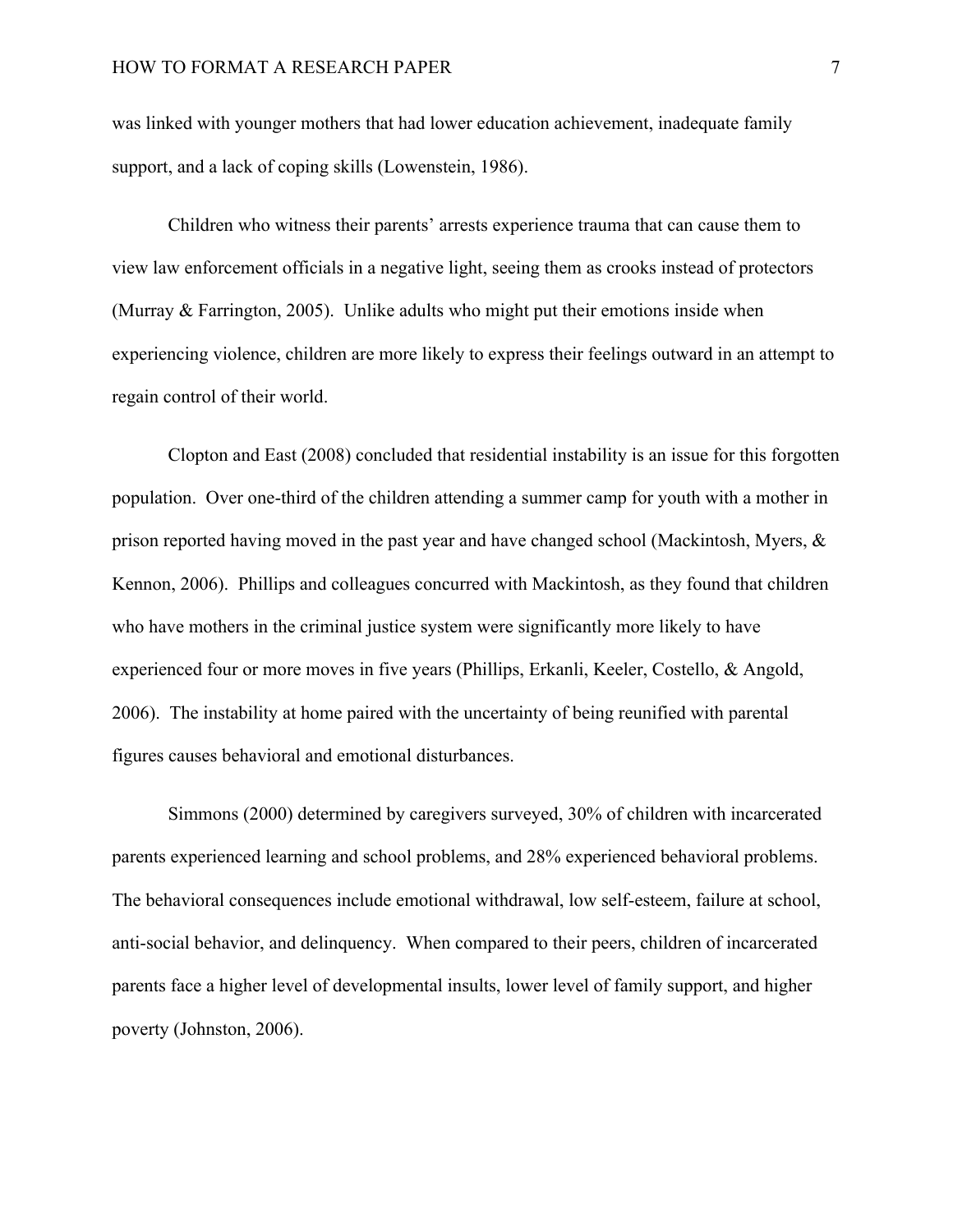Children with incarcerated parents face a frightening range of challenges. Smith, Krisman, Strozier, & Marley (2004) examined when mothers are incarcerated; these children are more likely to cope with the loss of their primary caregiver while simultaneously adjusting to new home environments, such as living with relatives or in foster homes. Other caregivers include the other parent, grandparents, and foster homes. Moreover, these children are vulnerable to an array of negative emotions which include, sadness, anxiety, fear, anger, depression, and guilt (Adalist-Estrin, 2003). In addition to the negative emotions, these children exhibit problematic behaviors that include defiance, aggression, anti-social behavior, trouble sleeping, and attachment disorders (Simmons, 2000). Lastly, the population of children who are unable to recover from the trauma as a result of parental incarceration often display aggressive behaviors and problems in attention and concentration. This leads to academic and disciplinary problems in school, which generally appear in ages nine and ten (Johnston, 2006).

#### **Racial Discrepancies of Incarceration**

As with any population, the children and families cultural and racial identities, as well as the world view they share, are essential in understanding the society's view of incarceration and criminal behavior. As society's view of incarceration and criminal behavior may be different depending on culture and racial identities, the disproportionate rate of incarceration of minorities in the United States can easily be viewed. Krisberg and Engel-Temin (2007) share that "African American children are nine times more likely to have an incarcerated parent than white children. Latino Children are three times more likely to have an imprisoned parent than white children" (2007, p.185).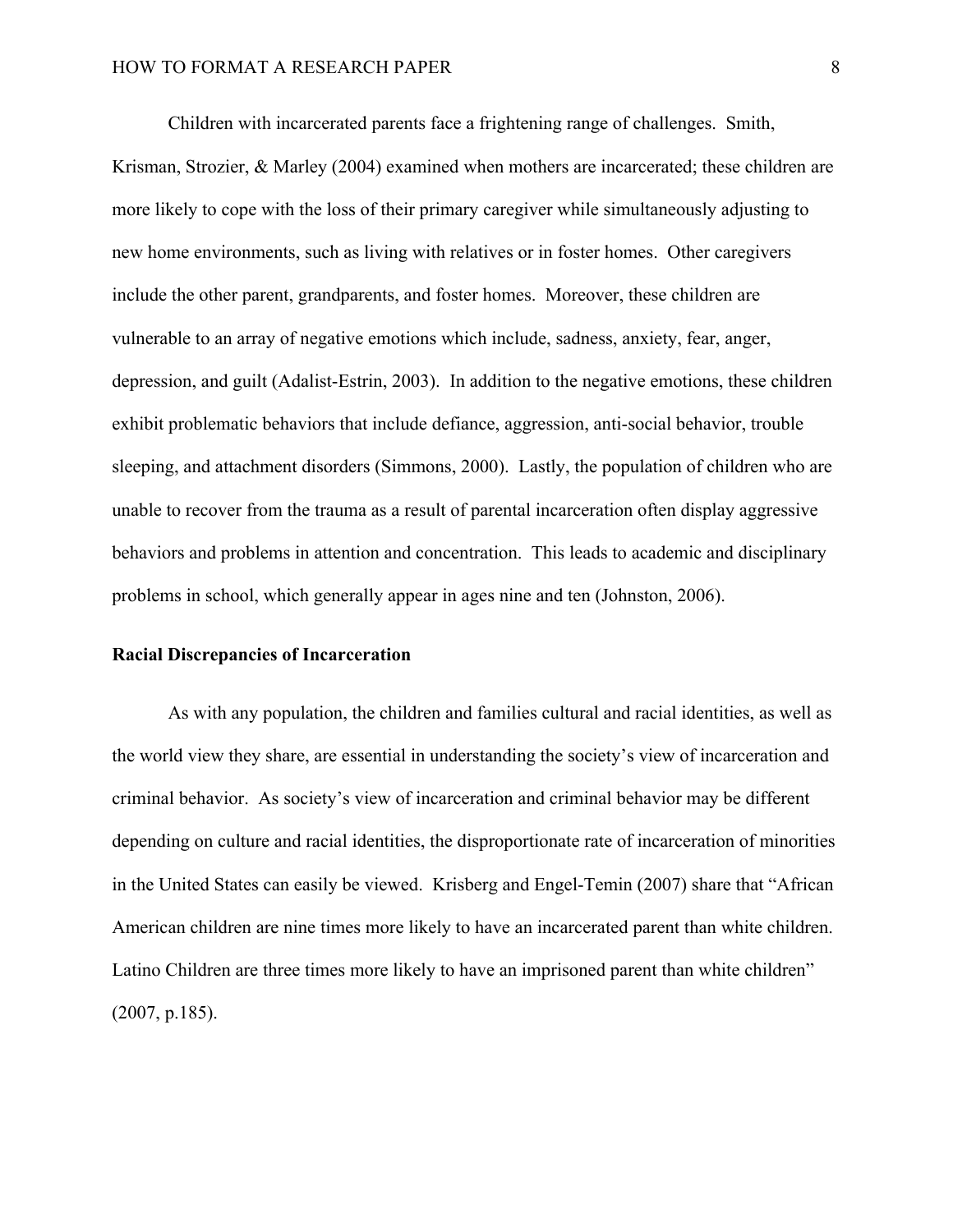African American and Latino youth have higher arrest rates and commit higher homicides than any other group in the United States (Pattillo, Weiman, and Western, 2004). Children of parents who are in prison tend to show negative behaviors which can lead to imprisonment. These children are likely to belong to lower Socio-economic status (SES) and live in areas that have a high incarceration rate and minority population.

The discrepancy between ethnic groups that Krisberg and Engel-Temin (2007) discovered has grown with the parental incarceration rates over the past decades. With higher populations of African American and Latino Americans in prison, one can only presume that the population of children with an incarcerated parent has followed the growing trend. This, in turn, can allow school counselors to observe a higher portion of the school population to show maladaptive coping strategies, emotional turmoil, and academic difficulties (Simmons, 2000).

#### **Burdens of the Family**

A variety of damaging family and environmental conditions can affect children's ability to develop resiliency when facing the traumatic experience of parental incarceration (Jaffee, Caspi, Moffitt, Polo-Tomas, & Taylor, 2007). These factors include poverty, exposure to violence, child abuse, substance abuse and mental illness (Dallaire, 2007). Often time these factors are present before the parent's arrests and imprisonment.

The potential effect of incarceration on a family's well-being is thoroughly established. Financial support is dependent on residential and custody status. The life of the family goes into a tailspin once a parental figure is incarcerated. The impacts range throughout the family unit and affect the caregivers. The caregiver of the new home environment may exhibit changes in parenting style, financial stability, and family structure changes. The effects of incarceration on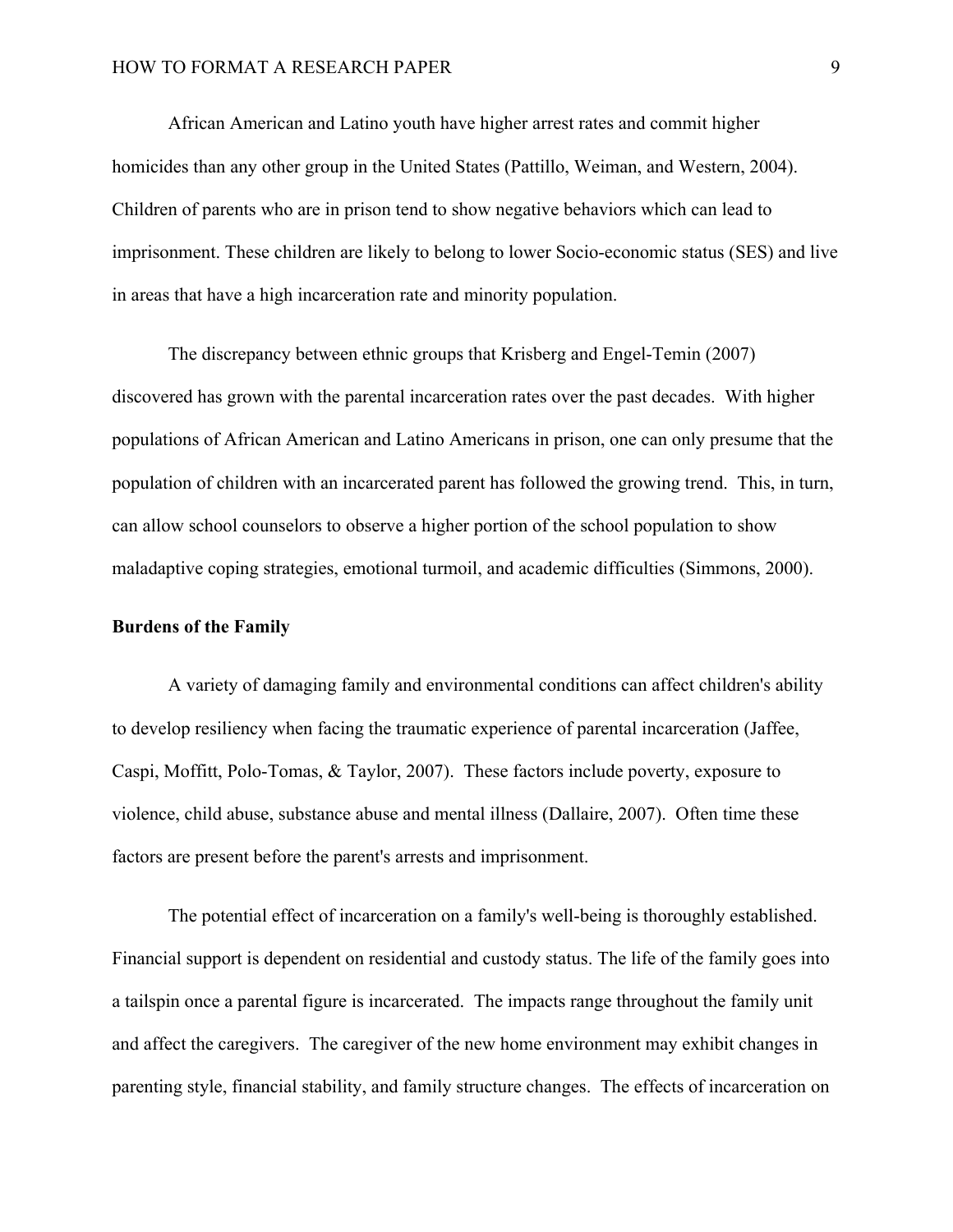the family are discussed to bring light on the traumatizing event of parental incarceration (Hairson, 2007).

Economic research estimated that the earnings and employment affected by incarceration were dramatic (Kling, 2006). As a result of the impact on finances, marital stress and social stigma placed couples at severe risk of divorce and separation (Lopoo, Pettit & Western, 2006). These researchers found that it is plausible to correlate incarceration with the growing inequality across American families, this joint event among the poor impacts more than half of African American children with low-education parents (Wildeman, 2009). According to Petersilia (2003) and Western, Lopoo, and Pettit (2006), the incarcerated population is young, minority, and poorly educated. This puts the children of these parents at an even more disadvantage when compared to their peers.

The incarceration of parents places extreme stress on families and makes parenting more difficult. Evidence from Martinez and Forgatch (2001) indicate that positive parenting practices can mediate the impact on the child's behavior such as academic functioning, behavioral disruptions, and emotional adjustment. The results from Capaldi and Patterson (1991) suggest that the effect of transitions on anti-social behavior was impacted through maternal behavior and unskilled parenting practices. Furthermore, the incarcerating of parents' places stress on the methods of parenting, which in turn impact children's behavior, emotional adjustment, and academic success.

The family structure can change in several ways during maternal or paternal incarceration. During maternal incarceration, 25% of children live with father; children typically live with a grandmother (51%), some live with another relative (20%), a few live with a family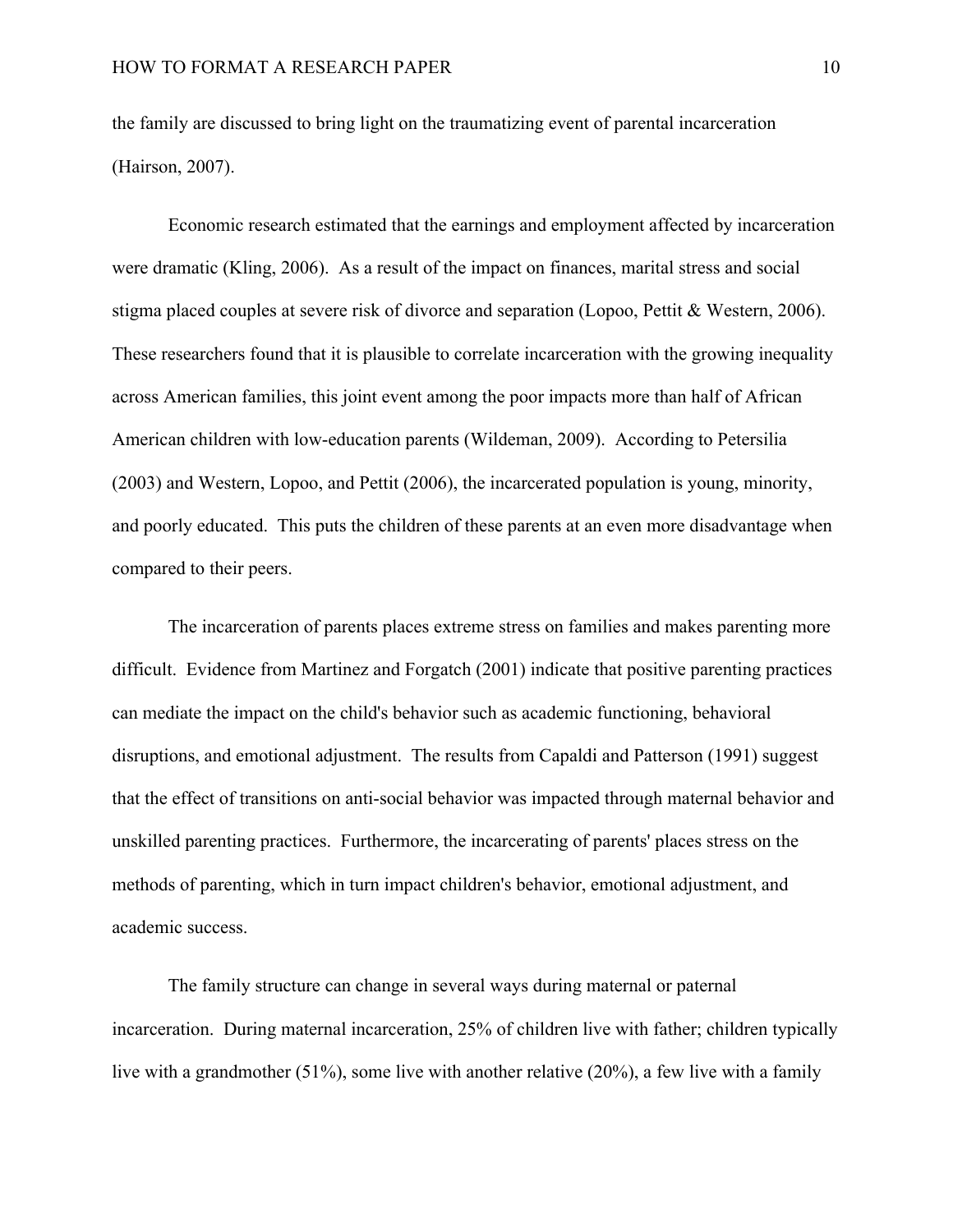friend (4%), or in foster care (11%); (DOJ, 2000). Additionally, "when a mother is incarcerated, children experience at least one change in placement or caregiver (Gabel & Johnston, 1995, p. 83)." When compared with paternal incarceration, children commonly live with their mother. Furthermore, when children live with a grandparent-caregiver, the family will be burdened with financial problems that cause devastating effects on the family unit. As most aging adults live on a fixed income, this limits the children. Children may worry about the health of their caregiver in which can limit the quality of care a child receives (Dallaire, Ciccone, & Wilson, 2010, p. 284).

Caregivers after incarceration often receive little to no services and funding from governmental and social agencies. Though children exhibit, quite often, emotional and physical behaviors to the change in family structure, the limited financial resources that new caregivers receive can cause the quality of life for children to lower dramatically because the caregivers tend to live in unsafe or dangerous neighborhoods (Chipman, Wells & Johnson, 2002). "Kinship caregivers may face emotional, physical, and financial difficulties when they take on the care of an incarcerated relative's children" (Young & Smith, 2000 p. 134). Besides, grandparents often deal with additional emotional and physical stress when the child has physical disabilities, academic troubles or developmental delays (Grant, 2000). These struggles may cause caregivers to harbor negative attitudes towards incarcerated parents, and this leads to ambivalence in who the child is more loyal to (Adalist-Estrin, 2006).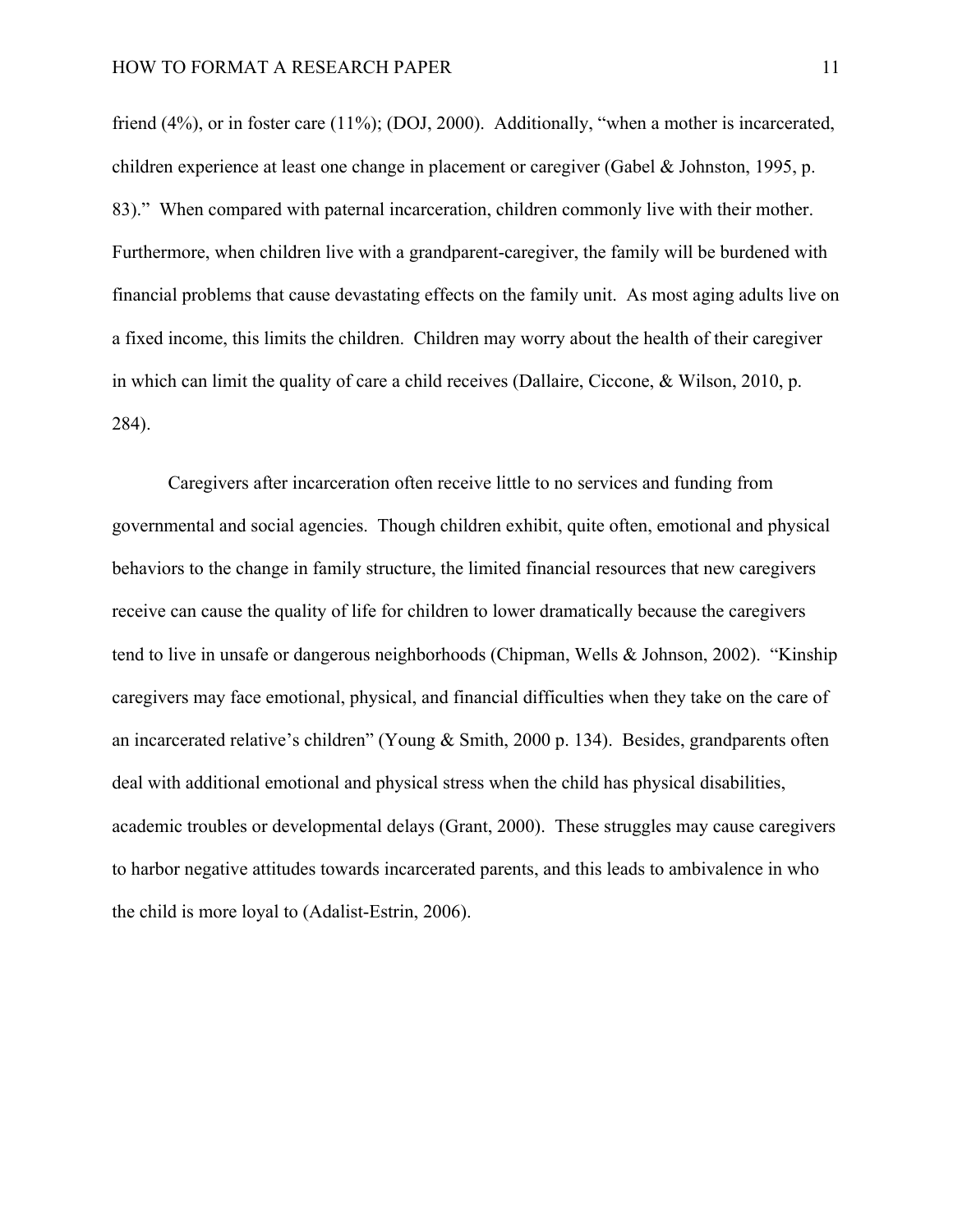#### **Group Work and Intervention Strategies**

#### **Group Intervention**

Although there is countless relevant research on children's development of problem behaviors and parenting interventions, the literature has not been used systematically to help these children. However, the literature has provided, caregivers, school counselors, administrators, and other caring adults with information about how to care for this high risk, but neglected population. Some strategies to positively influence this group can include group work, parental visitations, and school-based prevention programs.

Despite the sharp increase in incarcerated parents, there are a few programs that are targeting the needs of these children in school settings. Springer, Lynch, and Rubin (2000) created a solution-focused group that lasted six weeks. "Using techniques from solution-focused theorists and mutual-aid interventions, they delivered their group plan to elementary school students and focused on enhancing self-esteem" (Lopez & Bhat 2007, p. 144). Conducting preand post-tests measured self-esteem of participants and resulted in significantly increased scores on self-esteem.

It has been stated that groups are essential in improving the need for social support and providing structured settings. The group experience provided students with social support where they could safely discuss thoughts and feelings regarding the incarceration of a loved one (Springer, Lynch, and Rubin, 2000). As Yalom (1995) states, establishing a sense that members were not alone in their suffering would be provided in a group format. "The person-centered group was created for third through fifth-grade students that were struggling to cope, displaying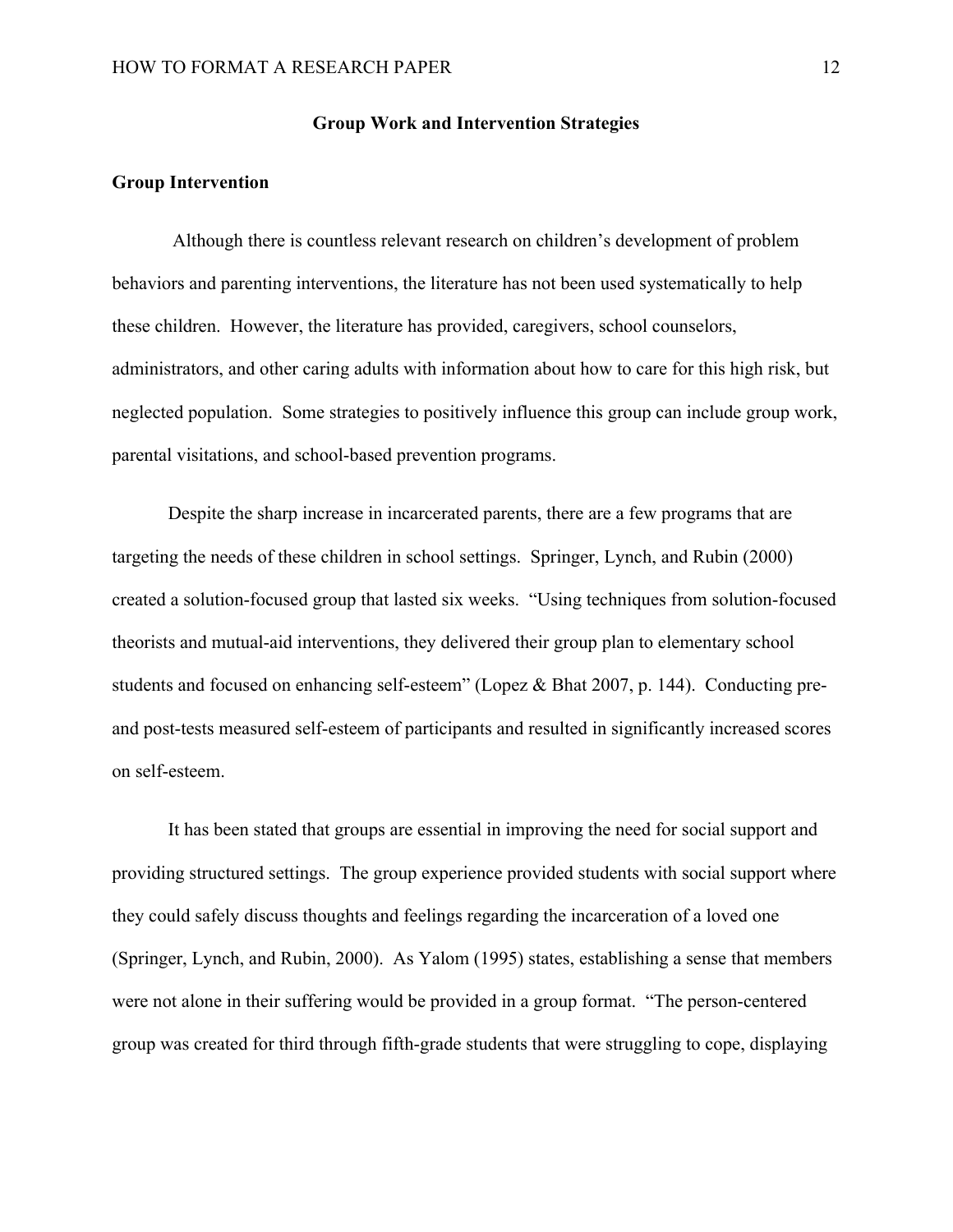negative reactive behavior such as defiance, aggression, antisocial behavior, or loss of selfesteem after the parent incarceration (Lopez & Bhat 2007, p. 143)."

As leadership style is a crucial variable regarding groups, the literature cautions that support groups are not a lightweight intervention and the group requires leadership that is skillful and experienced from the leaders (Johnston, 2005). It takes skilled leadership to facilitate a support group without bringing up traumatizing or retraumatizing memories or information of group members. The facilitator or co-facilitators should remember to provide structure, consistency and firm limits for groups; this provides members the environment that they lack at home. "Many children lack consistency having moved so many times from caregiver to caregiver and school to school, many home environments that have little structure or support" (Lopez & Bhat 2007, p. 145).

As the population of children of incarcerated parents has increased and continue to expand exponentially, school counselors and other school personnel have to address this group of students. The school staff must provide information and responsive services to assist this forgotten population of students. The research from Lopez and Bhat (2007) outline a structure and theoretically based intervention plan that benefits the lives of children of the incarcerated.

The group focused on self-esteem and provided an environment where children of incarcerated can share feelings, experiences, and supportive relationships. "The reviewed journal notes provided feedback on the group showed that they had found the experience helpful, the responses were heartening, and showed an improvement to adjustment" (Lopez & Bhat 2007, p. 151). The researchers provided a breakthrough method that school personnel can do to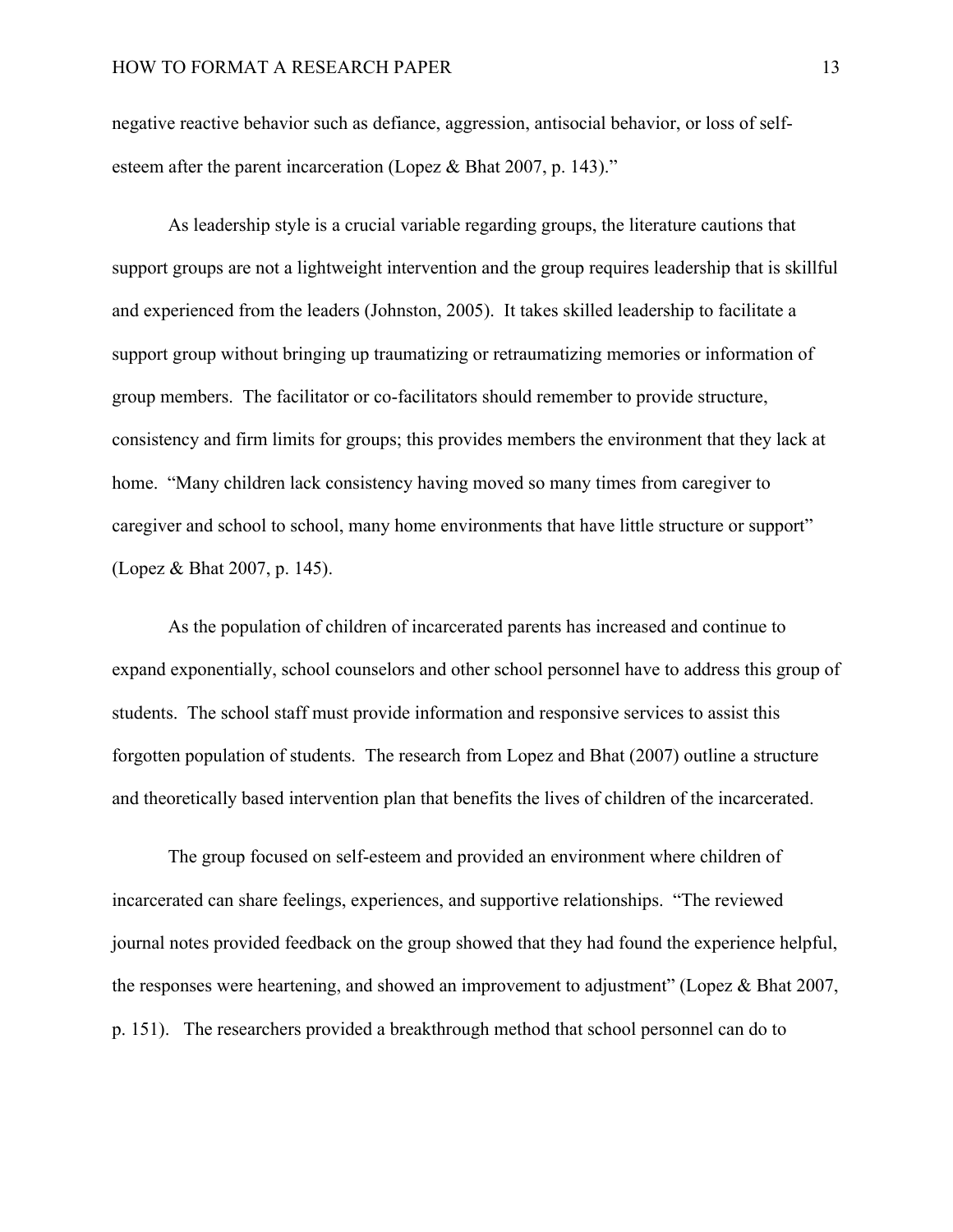address the needs of the children of incarcerated parents. This should be considered when working with the children of the incarcerated population.

#### **Linking the Interests of Families and Teachers (LIFT)**

Linking the Interests of Families and Teachers (LIFT) is a prevention program that was designed to address behaviors that are believed to the most relevant during the development of adolescent delinquent and violent behaviors such as child oppositional, defiance, and socially withdrawn behavior (Eddy, Reid, & Fetrow 2000). There are three components to LIFT, classroom-based child social and problem skills training, playground-based behavior modification, and group-based delivered training. According to Eddy, Reid, and Fetrow (2000), during the three year follow up analysis the intervention delayed the time that participants first patterned alcohol use, first marijuana use, and first police arrest.

The classroom component has classroom instructors meet with students for one hour twice a week for ten weeks. Each session has a general format: short lecture and role play on social and problem-solving skills, a small and large group skills practice, unstructured free play on the playground, and skills review and daily rewards. The lessons for the following week include a class problem-solving session and a review accepted behavior and problem-solving skills (Eddy, Reid, & Fetrow 2000)

The playground component takes place halfway through the free play portion of the classroom phase. By playing the Good Behavior Game (GBG; Barrish, Saunders, & Wolf, 1969), children are actively encouraged to create positive peer relations. The children are split into two groups, in the classroom, and engage in various situations that demonstrate particular problem solving and prosocial skills. When students demonstrate positive behavior, the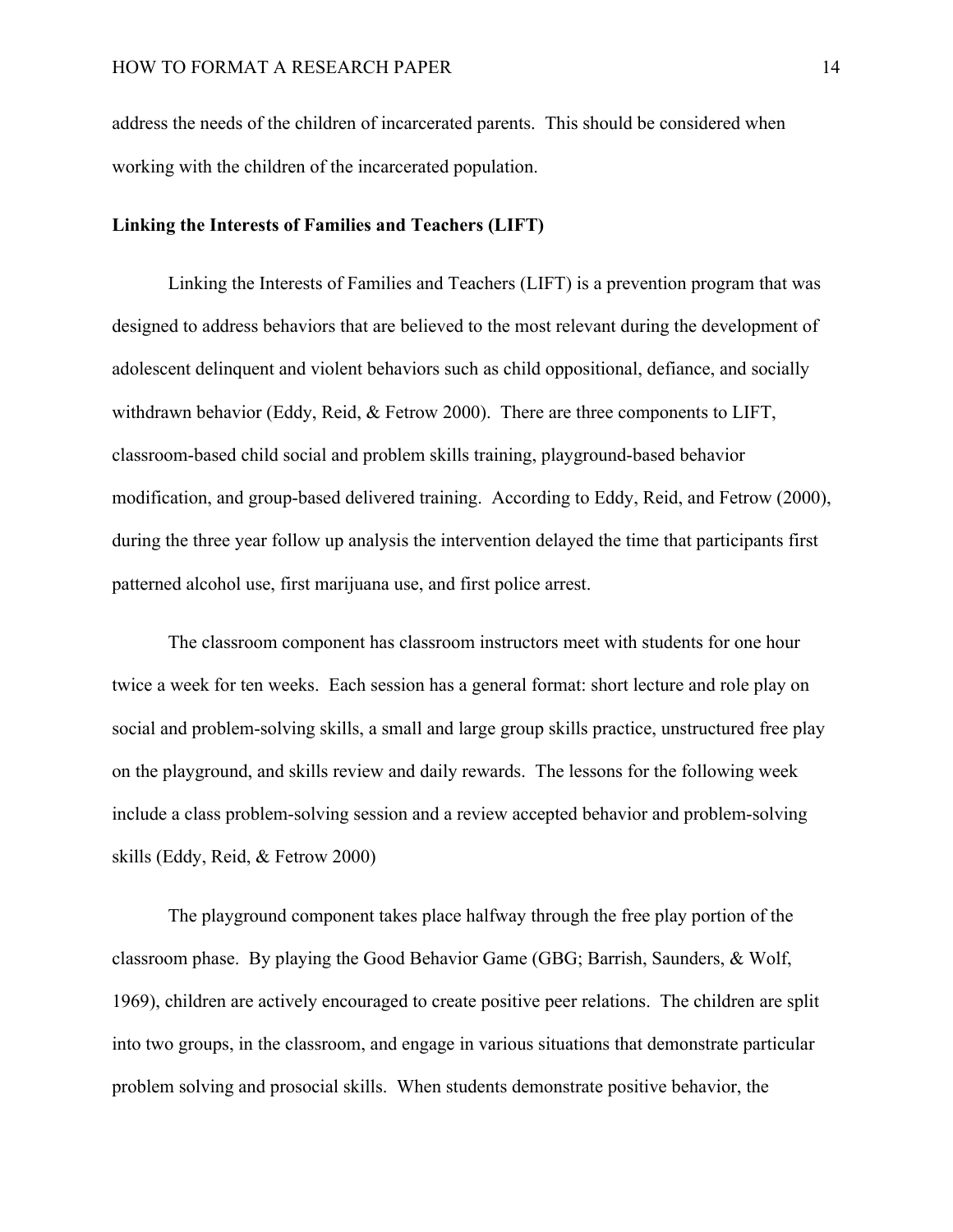members earn rewards for themselves, the entire class, and their group (Eddy, Reid, & Fetrow 2000).

The immediate impact of LIFT showed substantial changes in targeted child behaviors. To date, research has shown that children of parents incarcerated exhibit aggressive, anti-social, and withdrawn behaviors. "A significant impact was shown in three domains relevant to future youth problem behavior: child physical aggression toward classmates on the school playground, parent aversive behavior during family problem-solving discussions, and teacher impressions of child positive behaviors with classmates" (Eddy, Reid, & Fetrow 2000, p. 171).

## **Access to Literature**

While a school's educational staff has to create an inclusive environment, staff should create trust between themselves and the caretakers. "Educators should be aware of the issues associated with parental incarceration, their personal views about the issue, and how they portray individuals who commit criminal offenses" (Clopton & East, 2008, p. 197). Nesmith and Ruhland (2008) suggest having developmentally appropriate information about incarceration may allow them to open if they are having this experience.

Having books available for children to read about having a parent in prison is one method of supporting children and families. Literature can be used as a gateway to allow children to be encouraged to share about their situation; these books potentially can remove the social stigma that comes with having a parent incarcerated (Clopton & East, 2008). Children can worry about how to answer questions about their parent or feel discouraged about sharing family information in class which leads to anti-social and disruptive behaviors. There is an abundance of children literature that can relieve the stress that is shared by this population. To name a few, they are;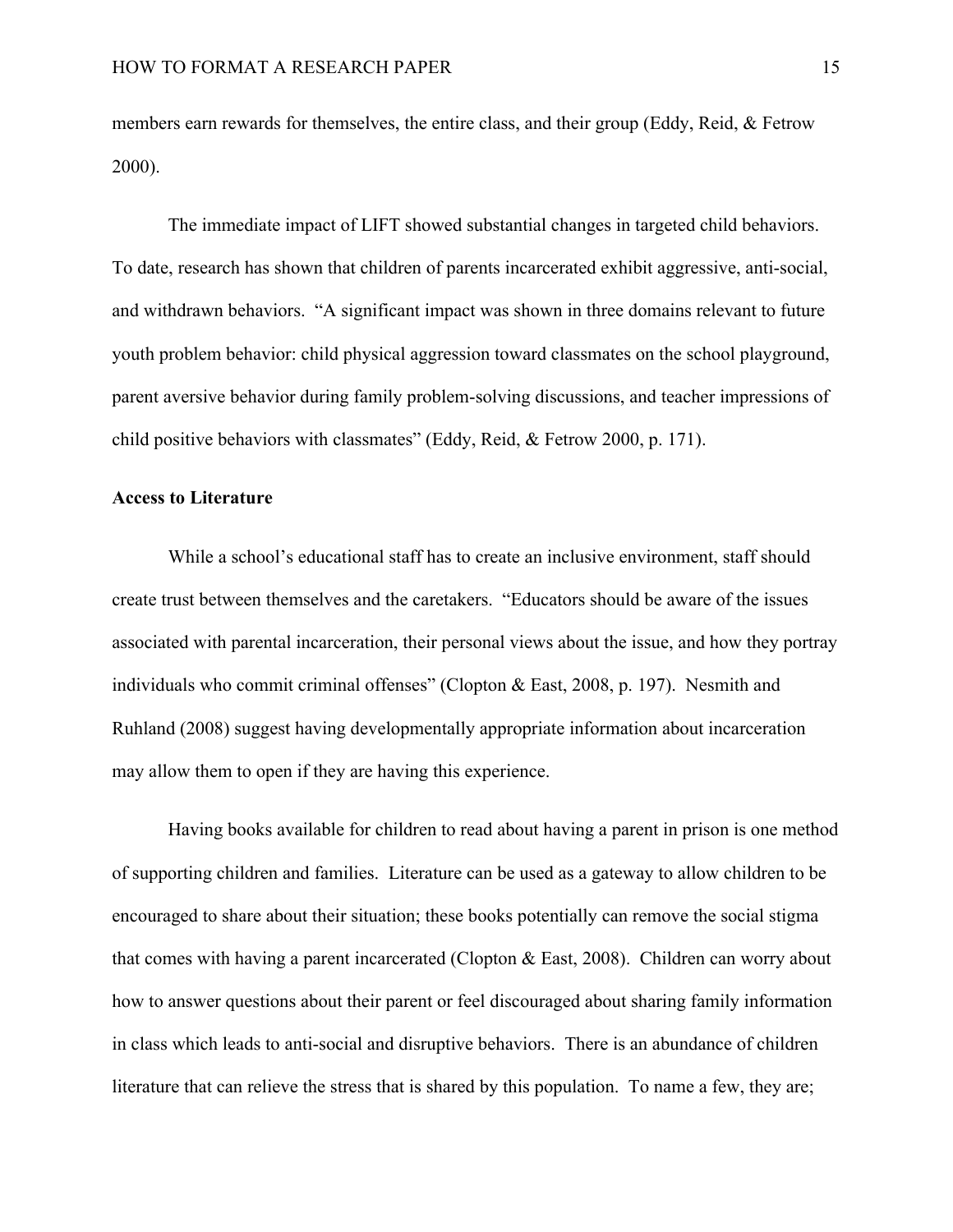*When Andy's Father Went to Prison* by Martha Whitmore, Or *Gracie Aunt* by Jacqueline Woodson, *Nine Candles* by Maria Testa, and *Far Apart, Close in Heart: Being a Family when a Loved One is Incarcerated* by Becky Birtha.

Many programs that target this goal and to maintain a bond between parent and child. One such program is called Aunt Mary's Storybook Project which began in 1993 (Clopton & East, 2008). This involves mothers who pick out books for children and record themselves reading the book. The book and audiotape are then sent to the child. Another program is Fathers Read created by Journeying Together, Inc. The program sends books to children of incarcerated parents every month (Clopton & East, 2008).

#### **Visitation in Prison**

Many families see inmates, and research shows that consistent visits in prison can be helpful for children and parents (Reed & Reed, 1997).

Contact visits allow children and parents to interact with each other physically, often in a designated visiting room. Some facilities offer contact visits as the standard form of visiting for all incarcerated people, but it is more commonly offered specifically to parents as part of a larger family strengthening program. Extended family visits allow children and immediate family members longer visits, which may last overnight in facilities designated for this purpose (Cramer, Goff, Peterson, & Sandstrom, 2017, p. 3).

The research on the effectiveness of visitation is limited, but many scholars believe that these visits that are placed in supportive, safe, and child-friendly environments are the best option to help most families mitigate the traumatic impacts of parental incarceration (Cramer, Goff, Peterson, & Sandstrom, 2017). Hairson (2007), believes that spending time together as a family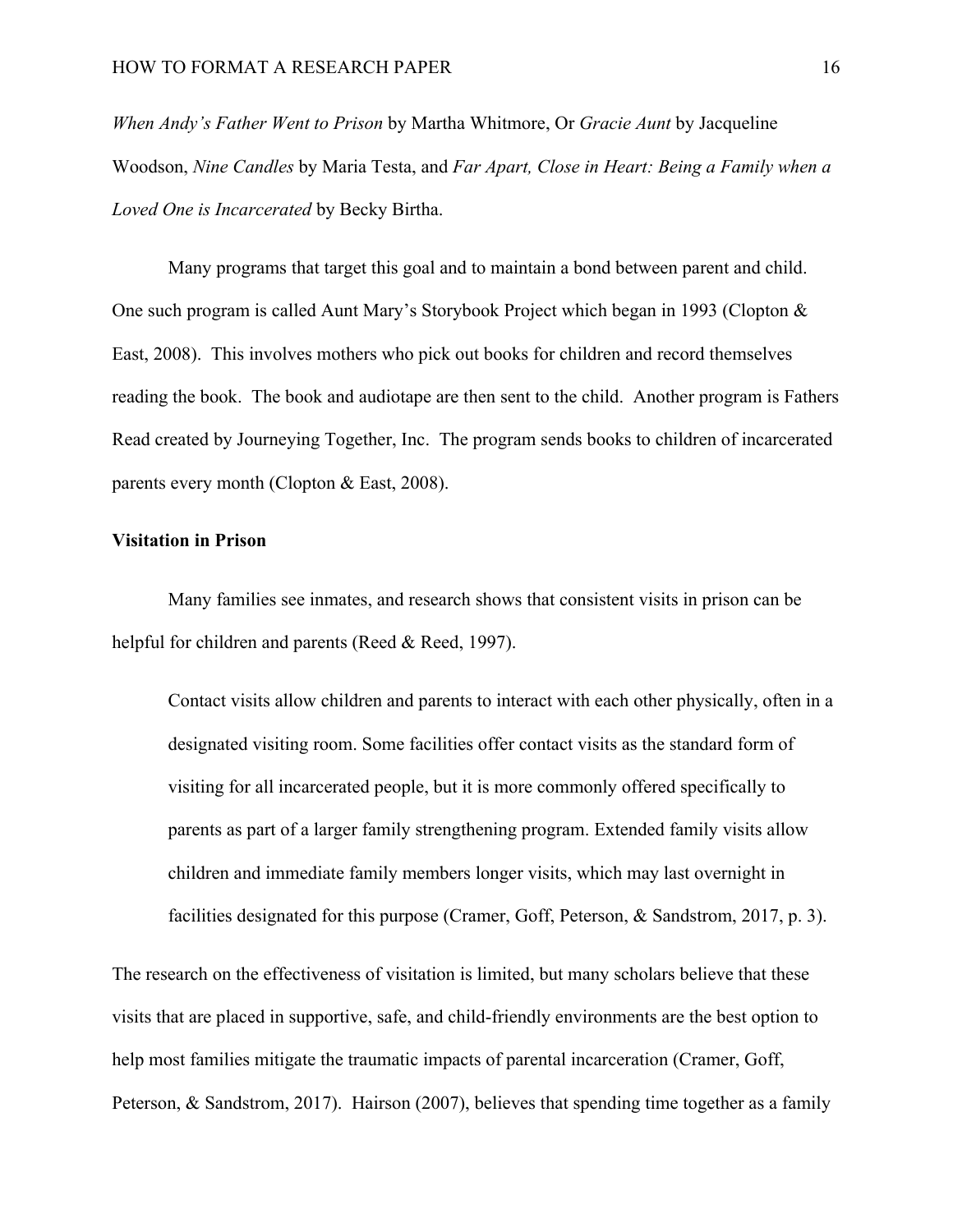through play, discussions, or sharing meals can help mitigate the child's feelings of abandonment and anxiety. Parents and children can use activities during visitations to work on relationships, establishing new bonds, or repair the relationship that has been strained (Tasca, Mulvey, & Rodriguez, 2016).

When visiting, children and parents are enabled to create or continue healthy relationships during parental incineration (Newby, 2006). Even though research indicates the benefits of visiting parents in prison, many families do not visit for several reasons. They include that the visitation process can be strenuous and upsetting for both caregivers and children (Arditti, 2003). Many families live across counties, because of the distance, visiting the incarcerated parent more than likely is financially straining as well as physically exhausting for families (Greenberg & Pascual-Leone, 2006).

Prisons typically have long wait periods for a short visit with the parent (Arditti, 2005). The waiting areas are also normally unwelcoming and uncomfortable, which can cause heightened behavior and emotions of the family. Children are not allowed to bring toys and often are asked to be quiet and physically still while waiting to see their incarcerated parent (Arditti, 2005). Additionally, most prisons have regulations that cause children unable to hug their parent during visitations, and this can lead to the child to be upset and confused (Greenberg & Pascual-Leone, 2006). To heighten the stress of visitation, inmates can refuse to see visitors, including their children. Children may not understand why they are not allowed to see their parent and could react by externalizing or internalizing behaviors (Kinner, Alti, Najman & Williams, 2007).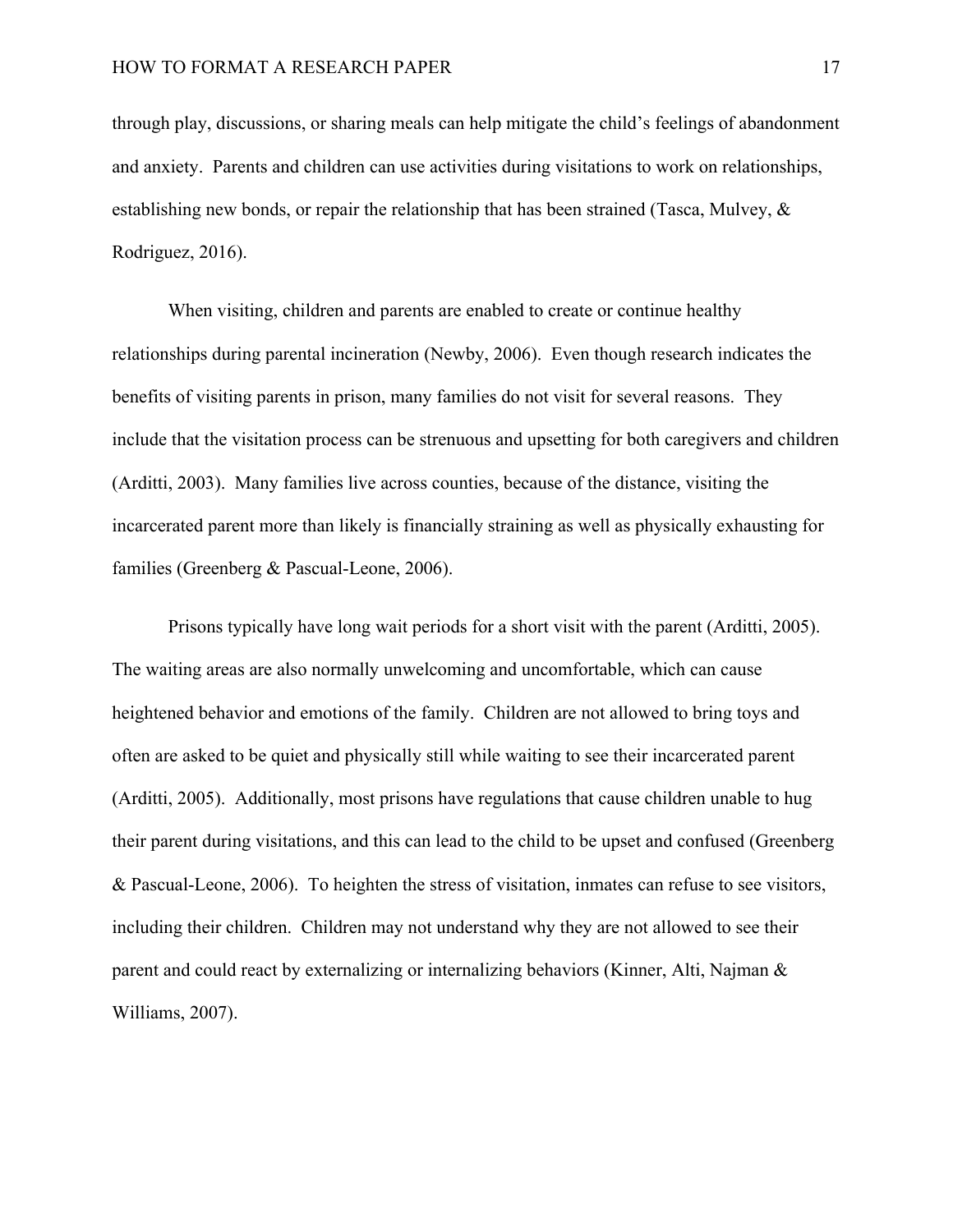The way children cope through strategies may be counterproductive, verbalizing their thoughts and reactions with counselors can be beneficial. By exploring feelings of anxiety or doubt using toys, drawings, or games, the children can cope with these feelings and decrease the behaviors that result from separation due to incarceration (Kinner, Alti, Najman & Williams, 2007).

#### **Trauma-Focused Cognitive Behavioral Therapy (TF-CBT)**

The effects of incarceration on the interrelationships between the family members, environments, and society all play in effect that incarceration may produce multiplicative harms on children and the family (Arditti, 2005). These harms include strained parent-child relationships, difficulties associated with traveling to and visiting centers, community reactions of reentry, and stigma all have the potential to reinforce and be linked with one another. As a result of parental arrest, children experience various trauma-related symptoms such as depression, attachment issues, emotional withdrawal, sleep disturbances, cognitive delays, and relationship difficulties. These symptoms mirror those found in traumatic grief, loss, and posttraumatic stress disorder (Manning, 2011).

The aim of Trauma-Focused Cognitive Behavioral Therapy (TF-CBT) is to reduce trauma-related symptomatology in children who experience such symptoms individual and family therapy (Cohen, 2006). According to the Substance Abuse and Mental Health Administration, trauma-focused cognitive behavioral therapy is a therapy that has effective outcomes for some treatment conditions and shows promising for all other conditions within its national registry. In several studies, TF-CBT has shown to reduce trauma symptomatology significantly (Konanur, Muller, Cinamon, Thornback, & Zorzella, 2015). In the meta-analysis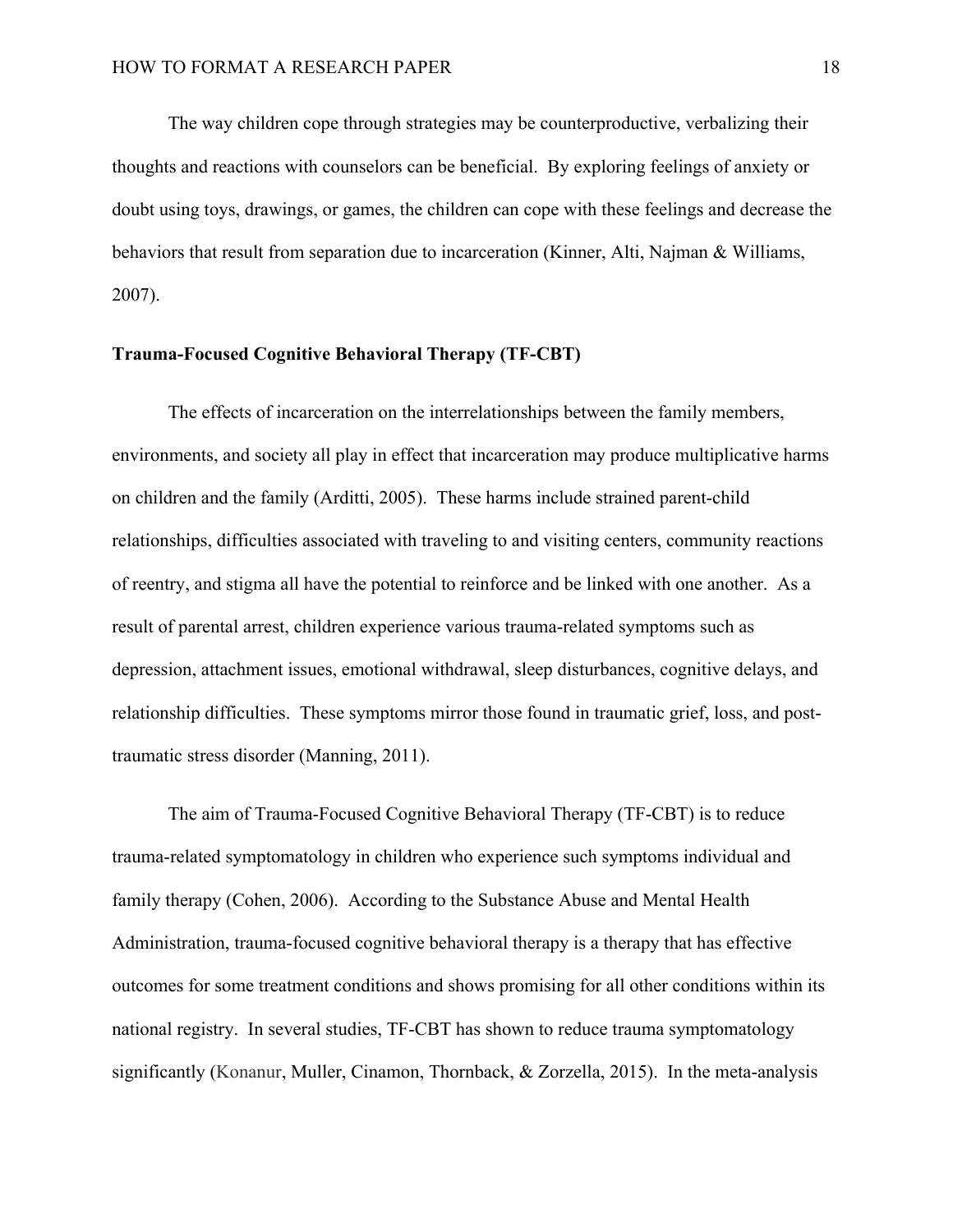studies of Jenson (2014) and Cohen, Mannarino, Kliethermes, and Murray (2012), showed improved outcomes for PTSD, depression, anxiety, behavioral, cognitive, relationship, and other problems. Arellano (2014) determined that this therapy was effective at treating highly vulnerable populations such as children who are at risk for violence, suicidality, psychosis, and substance abuse. TF-CBT is associated with improved client and caregiver outcomes (Arellano, 2014). TF-CBT has three phases; the first is the stabilization phase; the second, the trauma narrative phase; and the third, the integration or consolidation phase.

During the stabilization phase, the counselor and client discuss the trauma-related events; this usually occurs between sessions one through nine. During nine sessions the client practices mindfulness practices, explore the meaning of the event and focus on behavioral disturbances to accurately identify the client's feelings (Morgan-Mullane, 2017). The mindfulness practices used during these sessions include focused breathing techniques. Breathing techniques can be used to calm down when provoked, and the client would generally result in either a flight or fight response. This regression in the developmental ability to flight or fight is a common occurrence when one experiences trauma, using guided meditation as a useful and effective tool to help regulation skills. This enables the client to recount the trauma and begin to process what they experienced. Cognitive processing is an integral element of this phase (Morgan-Mullane, 2017).

The second phase, trauma narrative, builds off of the first in which the client starts to understand the trauma and experiences that led to the parent being incarcerated. The client is instructed to write about the event of the arrest and what they experienced while separated. Between sessions ten and twelve, the client is instructed to deliver their narrative to the incarcerated parent (Morgan-Mullane, 2017). By sharing their written narrative, the client may experience less severe symptoms of behavior that is associated with trauma. It is vital for the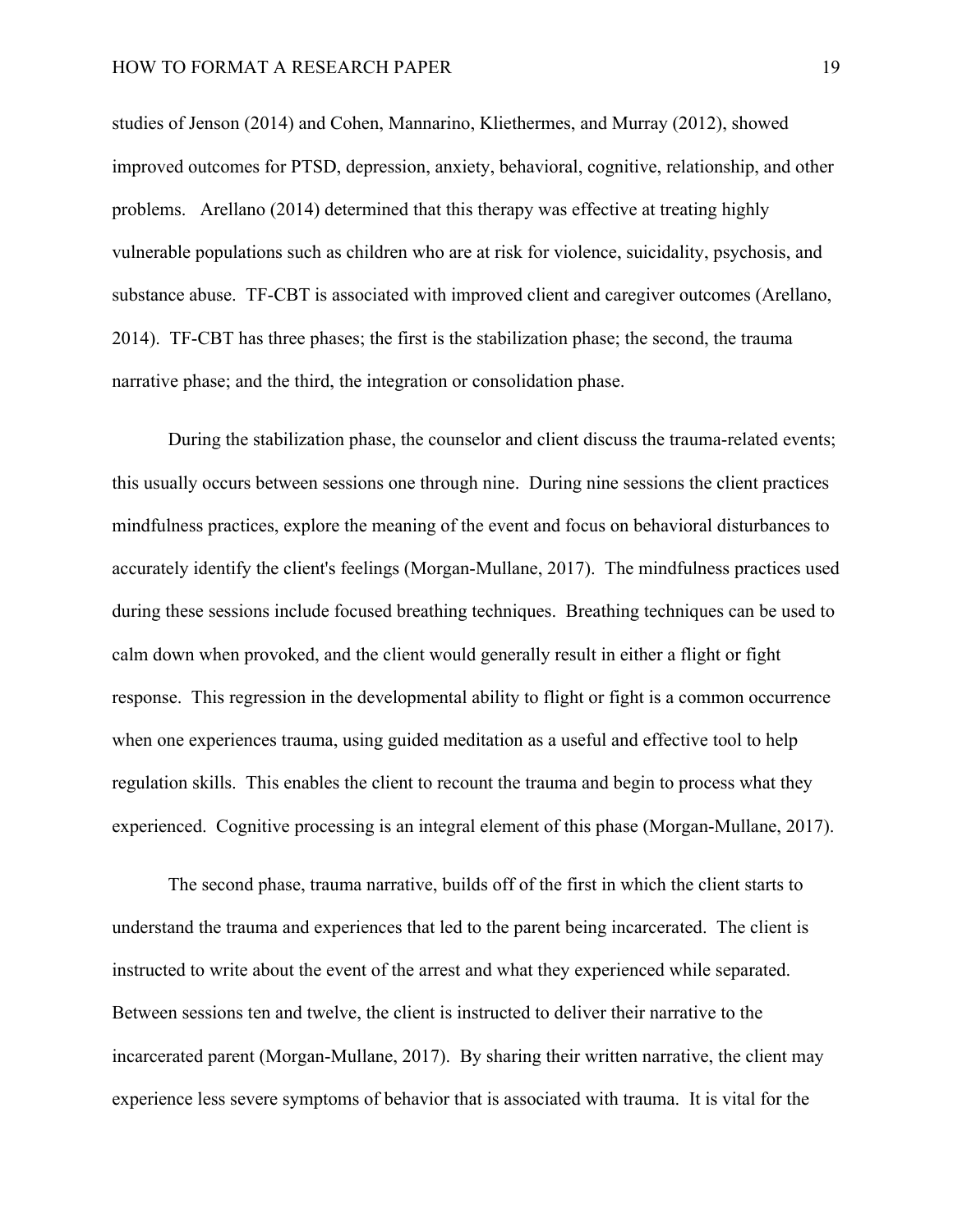client to include feelings to add emotional and powerful meaning to it. During this phase, the client can confront their fears and continue to practice the mindfulness practices from phase one (Morgan-Mullane, 2017). One of the biggest goals during this phase is to unpair thoughts, reminders, or discussions of the traumatic event from overwhelming negative emotions such as terror, horror, helplessness, shame, or rage (Cohen, 2006).

The third phase, integration or consolidation, is the final phase of treatment. The client continues to enhance overall communication while simultaneously creating and practicing a safety plan to combat social and emotional behaviors. The sharing process can facilitate trust between the child and caregiver which would enable the client to share true feelings (Morgan-Mullane, 2017).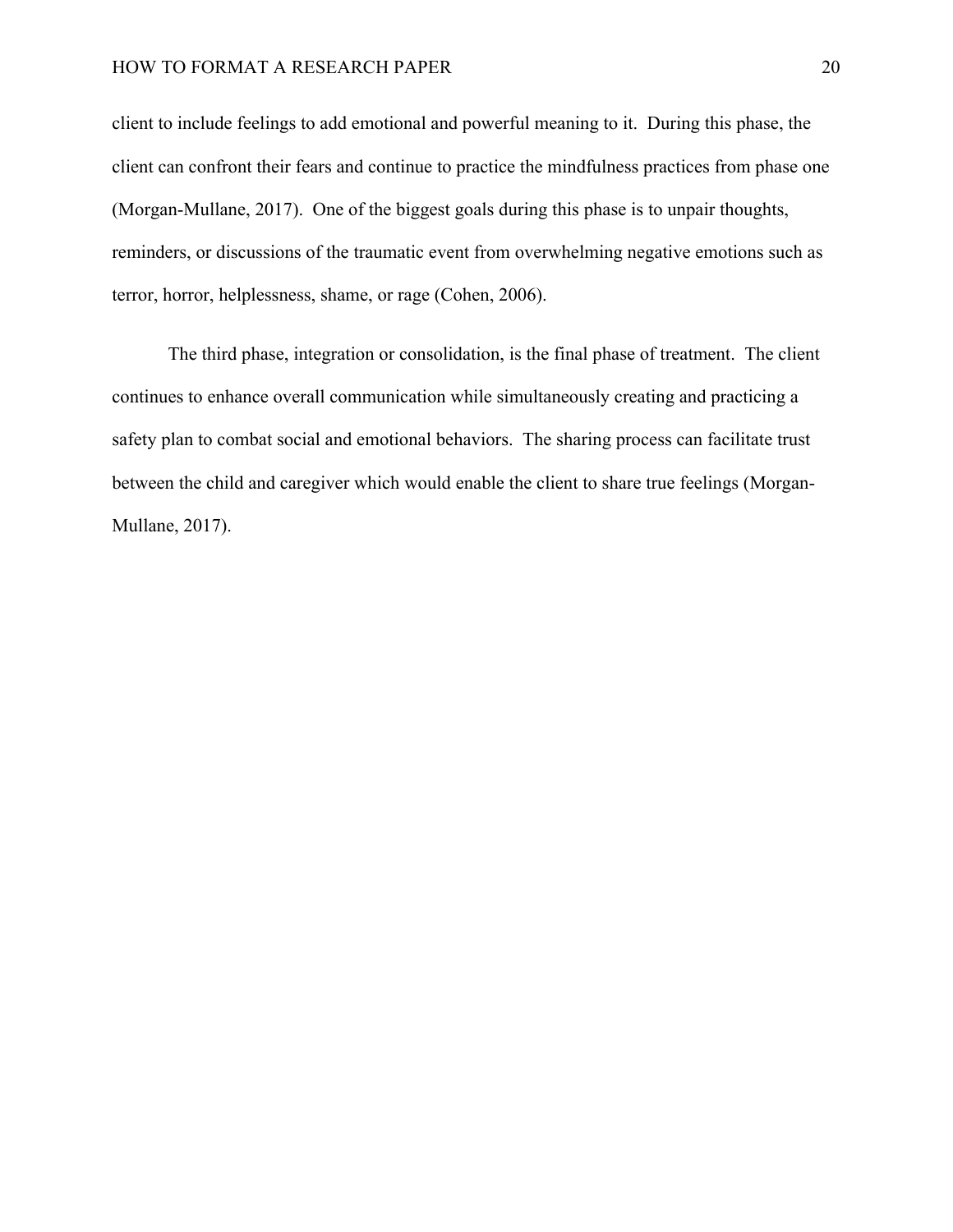## **Conclusion or Discussion**

The literature reviewed overwhelmingly suggests that involving the child and the caregiver in joint and individual psychotherapy with outside community resources would provide the necessary interventions to limit the behaviors and stop the intergenerational trend among the population of incarcerated parents. There have been several recent journal articles that allow those in a position to help the insight on how to address the number of impacts of having a parental figure in prison. First and foremost, it is necessary to understand the worldview of the child. This can be done by taking a person-centered approach to counseling sessions. Although children of incarcerated parents face many risks that could increase chances for continuing the cycle of crime and incarceration, several factors can lessen the likelihood of the cascading negative impacts of the traumatic event of having an incarcerated parent.

However, there is a lack of both quantity and quality of research of this population. Future research should incorporate a perspective on development, family process, and comparison groups in longitudinal assessments. What research does not tell us is the impact, in severity, of this event on the child and family. Further tests should be used to help discover if the child's problematic behaviors following the imprisonment of a parental figure are influenced more by traumatic experiences of the event itself, or by the environments of the child's life before incarceration.

Some limitations of the research discussed include small statistical comparisons which show a less reliable study. The insight of problems before the parental incarceration and after,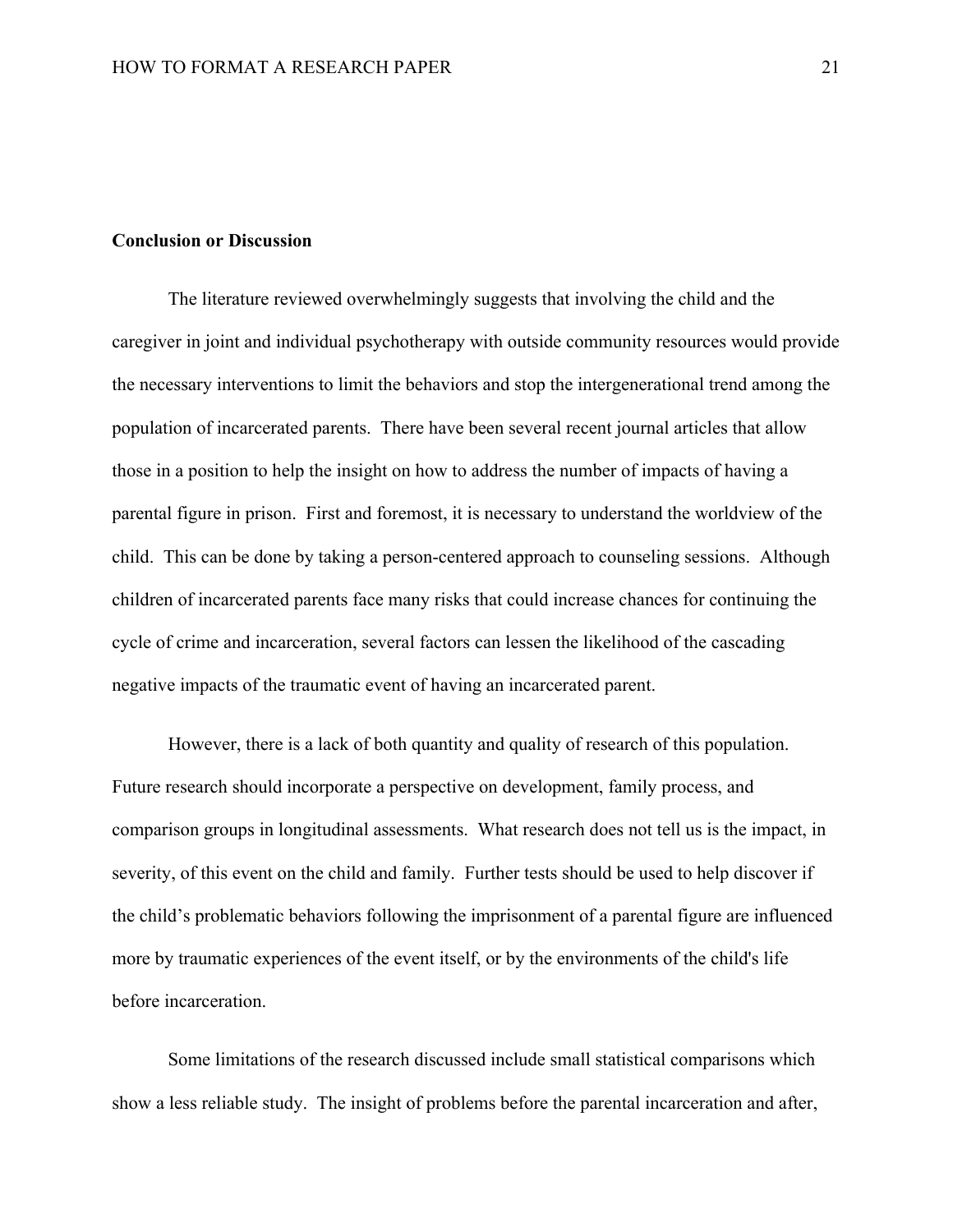future research should look into the behaviors of children before the event and after, this would allow a much richer conclusion of the impacts of parental incarceration. Additionally, the association between incarceration and race, researchers and those positioned to help this population need to be aware of issues around culture and acknowledge these differences to maximize therapeutic response.

The research that suggests the implication of interventions and school-wide lesson plans were based on several data points, but mostly they were based on small studies using small groups, one-on-one intervention, and classroom literature. Though they showed promise in helping this forgotten population, additional and larger research must be conducted to understand further what else can benefit them.

In conclusion, there have been strides made in understanding the impacts of the traumatic event of parental incarceration and that research has shown to have the foundation to start making an impact lessening the impacts of this event. Though is a lot to do in research to provide a framework to lessen the effects effectively, the research that has been published delivers remarkable interventions that allow for the need to continue to look for more effective intervention and responses.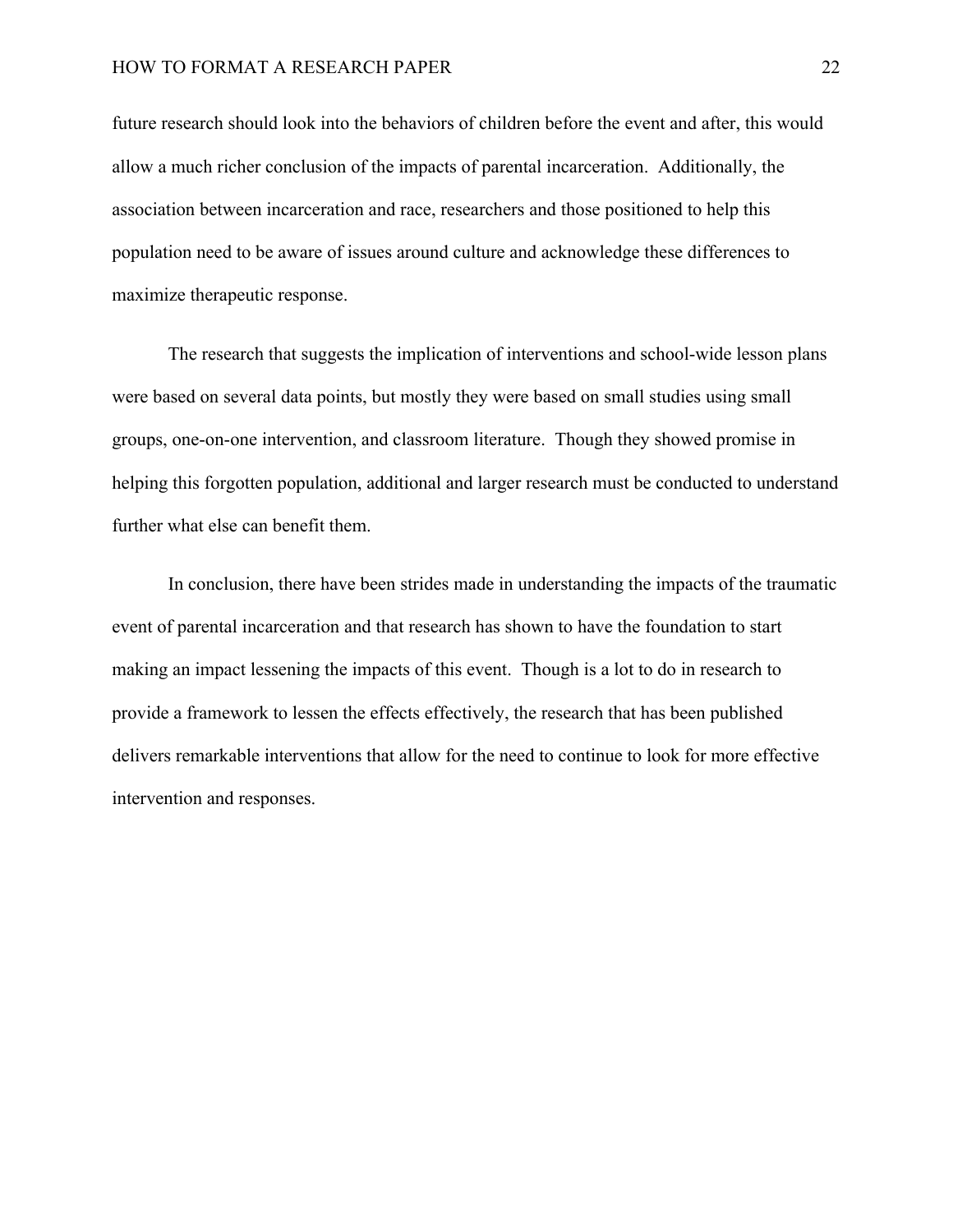#### **References**

- Adalist-Estrin, A. (2003). What Do Children of Prisoners and their Caregivers Need? [Digital image]. Retrieved from http://www.f2f.ca.gov/res/pdf/WhatDoChildren.pdf
- Adalist-Estrin, A. (2006). Providing Support to Adolescent Children with Incarcerated Parents. *PsycEXTRA Dataset*. doi:10.1037/e504082006-003
- Arditti, J. A. (2005). Families and Incarceration: An Ecological Approach. *Families in Society: The Journal of Contemporary Social Services,86*(2), 251-260. doi:10.1606/1044-3894.2460
- Arellano, M. (2014). Uncertainty, Persistence, And Heterogeneity: A Panel Data Perspective. *Journal of the European Economic Association,12*(5), 1127-1153. doi:10.1111/jeea.12105
- Barrish, H. H., Saunders, M., & Wolf, M. M. (1969). Good behavior game: Effects of individual contingencies for group consequences on disruptive behavior in a classroom1. *Journal of Applied Behavior Analysis,2*(2), 119-124. doi:10.1901/jaba.1969.2-119
- Capaldi, D. M., & Patterson, G. R. (1991). Relation of parental transitions to boys adjustment problems: I. A linear hypothesis: II. Mothers at risk for transitions and unskilled parenting. *Developmental Psychology,27*(3), 489-504. doi:10.1037/0012-1649.27.3.489
- Chipman, R., Wells, S. J., & Johnson, M. A. (2002). The Meaning of Quality in Kinship Foster Care: Caregiver, Child, and Worker Perspectives. *Families in Society: The Journal of Contemporary Social Services,83*(5), 508-520. doi:10.1606/1044-3894.51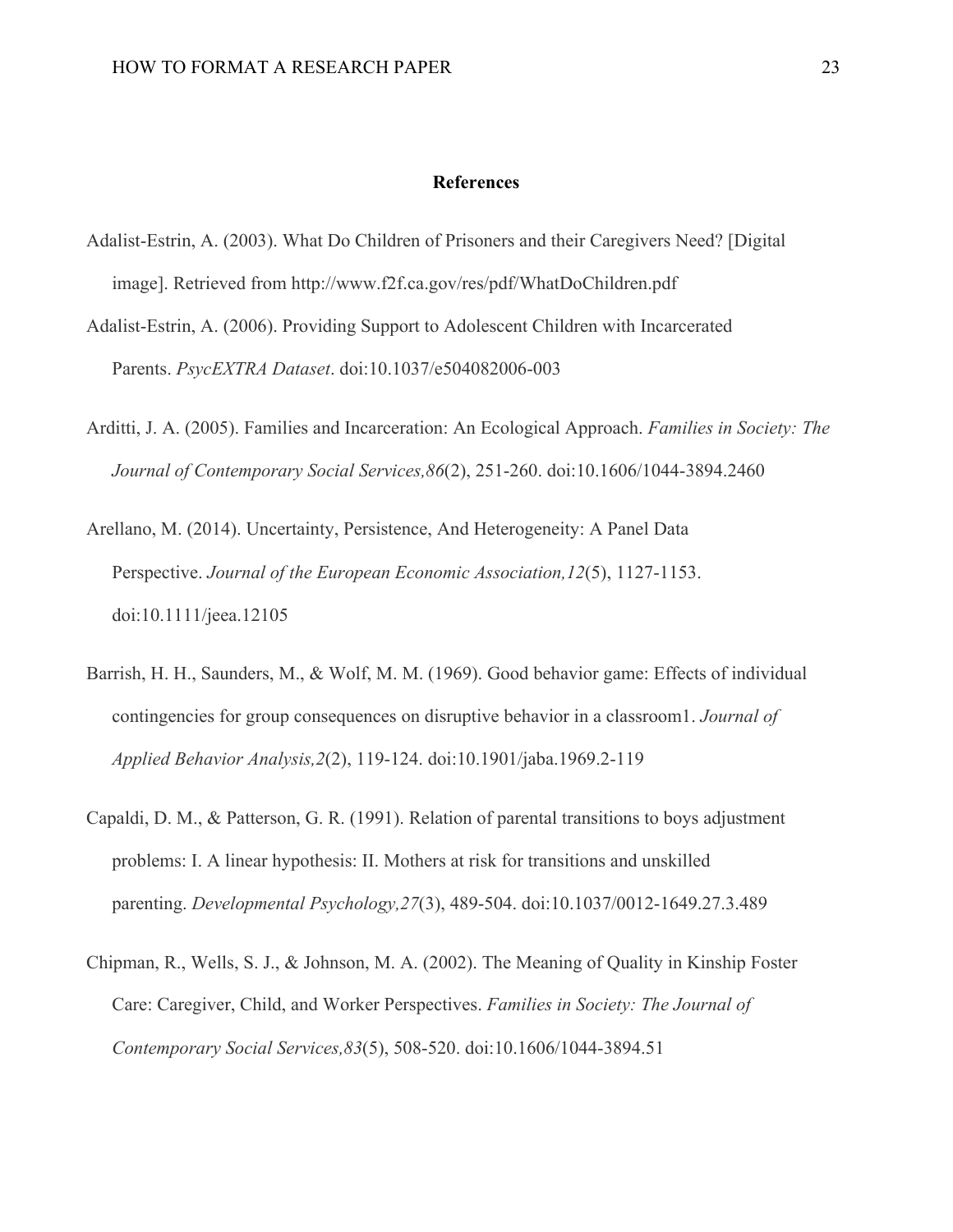- Clopton, K. L., & East, K. K. (2008). "Are There Other Kids Like Me?" Children With a Parent in Prison. *Early Childhood Education Journal,36*(2), 195-198. doi:10.1007/s10643-008-0266-z
- Cohen, J. (2006). Social, Emotional, Ethical, and Academic Education: Creating a Climate for Learning, Participation in Democracy, and Well-Being. *Harvard Educational Review,76*(2), 201- 237. doi:10.17763/haer.76.2.j44854x1524644vn
- Cohen, Judith A., et al. "Trauma-Focused CBT for Youth with Complex Trauma." *Child Abuse & Neglect*, vol. 36, no. 6, 2012, pp. 528–541., doi:10.1016/j.chiabu.2012.03.007.
- Cramer, L., Goff, M., Peterson, B., & Sandstrom, H. (2017). Parent-child visiting practices in prisons and jails. *Washington, DC: Urban Institute*.
- Dallaire, D. H. (2007). Incarcerated Mothers and Fathers: A Comparison of Risks for Children and Families. *Family Relations,56*(5), 440-453. doi:10.1111/j.1741-3729.2007.00472.x
- Dallaire, D. H., Ciccone, A., & Wilson, L. C. (2010). Teachers experiences with and expectations of children with incarcerated parents. *Journal of Applied Developmental Psychology,31*(4), 281- 290. doi:10.1016/j.appdev.2010.04.001
- Eddy, J. M., Reid, J. B., & Fetrow, R. A. (2000). An Elementary School-Based Prevention Program Targeting Modifiable Antecedents of Youth Delinquency and Violence. *Journal of Emotional and Behavioral Disorders,8*(3), 165-176. doi:10.1177/106342660000800304
- Eddy, J. M., & Reid, J. B. (2002). The Antisocial Behavior of the Adolescent Children of Incarcerated Parents: A Developmental Perspective. 1-23.
- Gabel, K & Johnston D. (Eds.) (1995). Children of incarcerated parents. Lexington books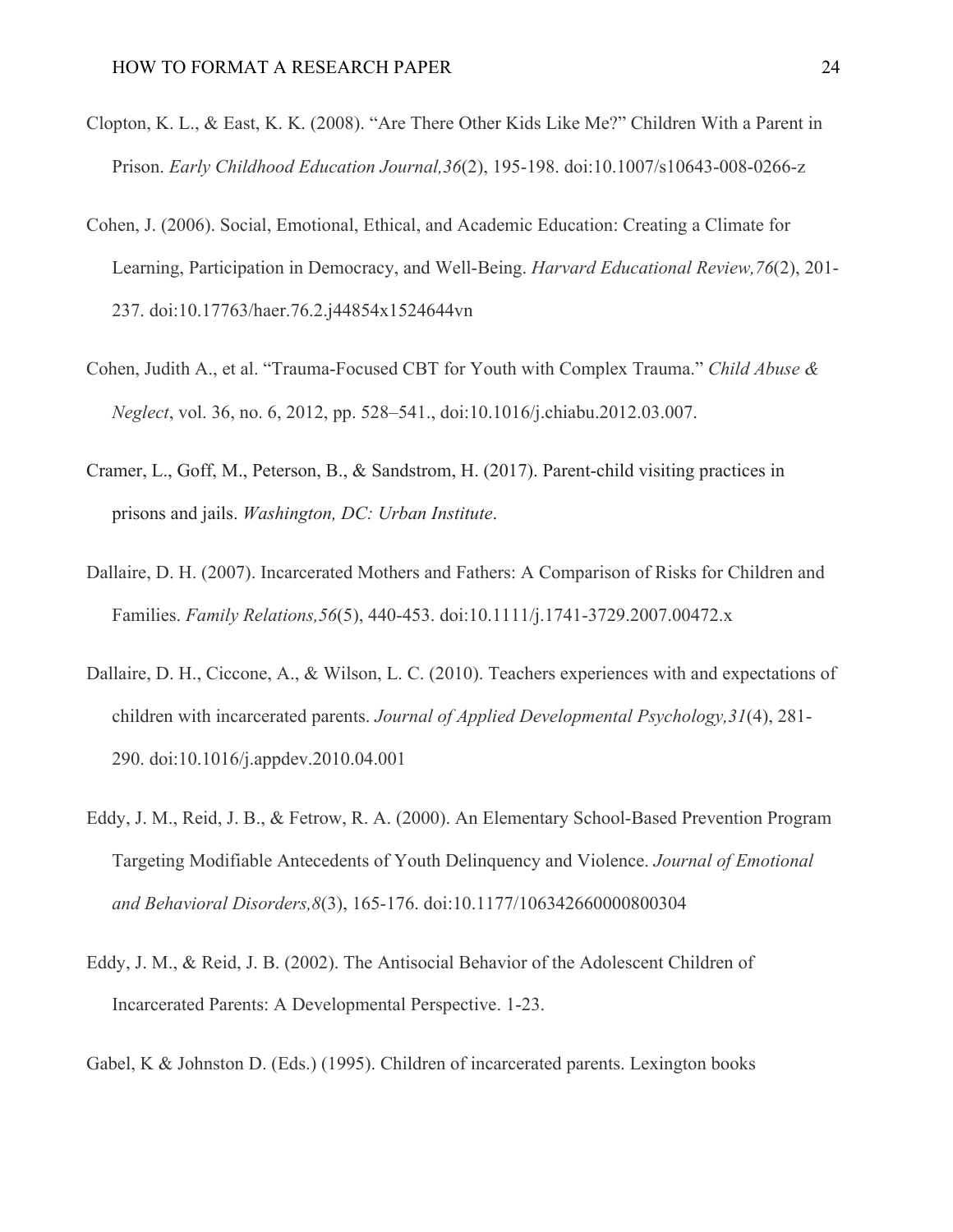- Geller, A., Garfinkel, I., Cooper, C. E., & Mincy, R. B. (2009). Parental Incarceration and Child Well-Being: Implications for Urban Families. *Social Science Quarterly,90*(5), 1186-1202. doi:10.1111/j.1540-6237.2009.00653.x
- Glaze, L. E., & Maruschak, L. (2008). Parents in Prison and Their Minor Children. *Parents in Prison and Their Minor Children,*1-25. doi:10.1037/e513862010-001
- Grant, R. (2000). The Special Needs of Children in Kinship Care. *Journal of Gerontological Social Work,33*(3), 17-33. doi:10.1300/j083v33n03\_02
- Greenberg, L. S., & Pascual-Leone, A. (2006). Emotion in psychotherapy: A practice-friendly research review. *Journal of Clinical Psychology,62*(5), 611-630. doi:10.1002/jclp.20252

Hairson, C. F. (2007). Focus on Children with Incarcerated Parents. 1-44.

- Hanlon, T. E., Blatchley, R. J., Bennett-Sears, T., Ogrady, K. E., Rose, M., & Callaman, J. M. (2005). Vulnerability of children of incarcerated addict mothers: Implications for preventive intervention. *Children and Youth Services Review,27*(1), 67-84. doi:10.1016/j.childyouth.2004.07.004
- Huebner, B. M., & Gustafson, R. (2007). The effect of maternal incarceration on adult offspring involvement in the criminal justice system. *Journal of Criminal Justice,35*(3), 283-296. doi:10.1016/j.jcrimjus.2007.03.005
- Jaffee, S. R., Caspi, A., Moffitt, T. E., Polo-Tomás, M., & Taylor, A. (2007). Individual, family, and neighborhood factors distinguish resilient from non-resilient maltreated children: A cumulative stressors model. *Child Abuse & Neglect,31*(3), 231-253. doi:10.1016/j.chiabu.2006.03.011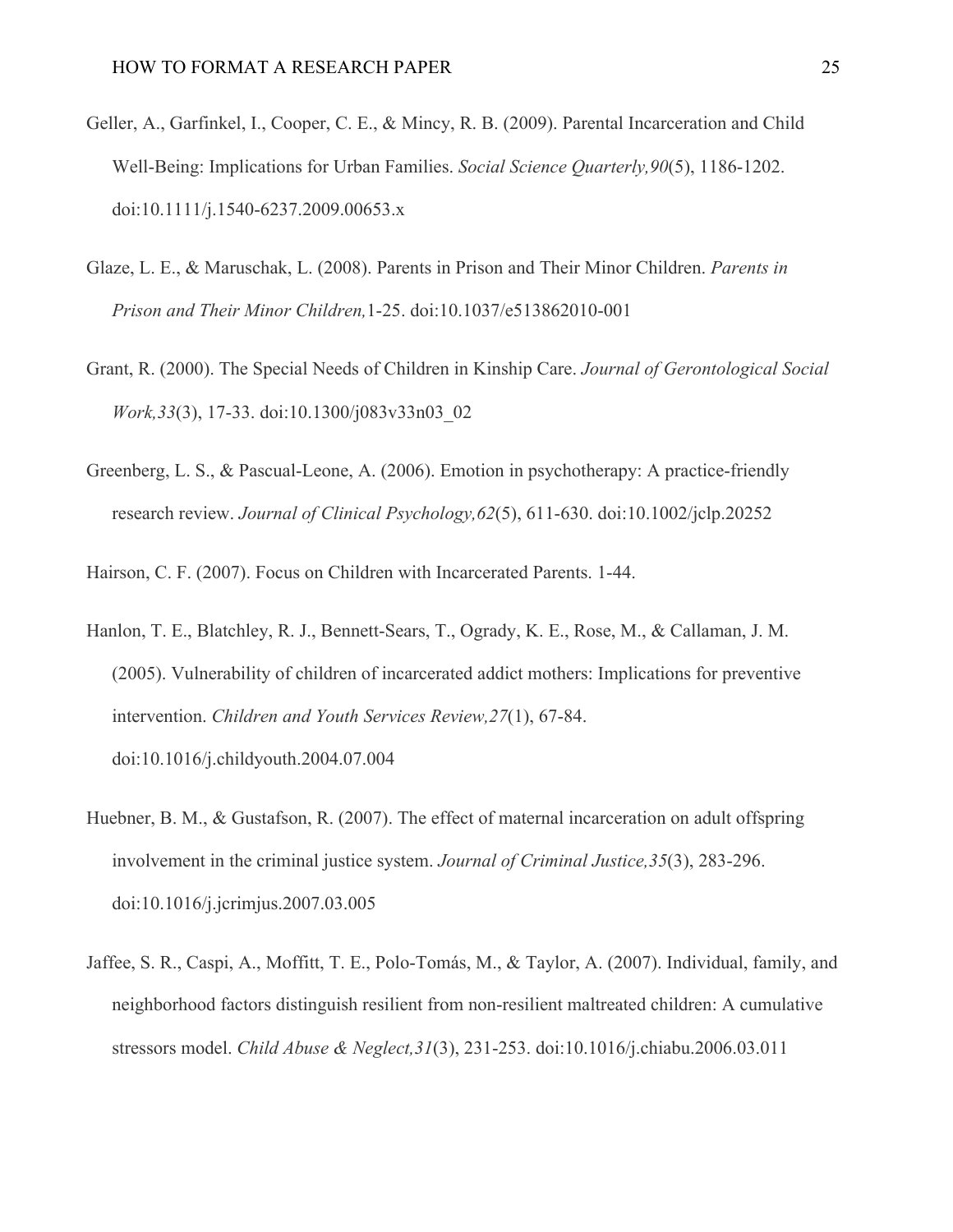- Jefferies, J., Menghraj, S., & Hairson, C. (2001). Serving Incarcerated and Ex-Offender Fathers and Their Families: A Review of the Field. 1-67.
- Johnston, D. (2006). The Wrong Road: Efforts To Understand The Effects Of Parental Crime And Incarceration. *Criminology & Public Policy,5*(4), 703-719. doi:10.1111/j.1745- 9133.2006.00414.x
- Kampfner, C. (1995). Children of incarcerated parents. *Post-traumatic Stress Reactions in Children of Imprisoned Mothers,*89-100.
- King, D.: Parents, children, and prison: effects of parental imprisonment on children. Research report commissioned by the Combat Poverty Agency, Ireland, 2002.
- Kinner, S. A., Alati, R., Najman, J. M., & Williams, G. M. (2007). Do paternal arrest and imprisonment lead to child behavior problems and substance use? A longitudinal analysis. *Journal of Child Psychology and Psychiatry,48*(11), 1148-1156. doi:10.1111/j.1469- 7610.2007.01785.x
- Kling, J. (2006). Incarceration Length, Employment, and Earnings. 863-876. doi:10.3386/w12003
- Konanur, S., Muller, R. T., Cinamon, J. S., Thornback, K., & Zorzella, K. P. (2015). Effectiveness of Trauma-Focused Cognitive Behavioral Therapy in a community-based program. *Child Abuse & Neglect,50*, 159-170.
- Krisberg, B., & Temin, C. E. (n.d.). The Plight of Children Whose Parents are in Prison. *Continuing the Struggle for Justice: 100 Years of the National Council on Crime and Delinquency Continuing the Struggle for Justice: 100 Years of the National Council on Crime and Delinquency,*185-190. doi:10.4135/9781452232119.n18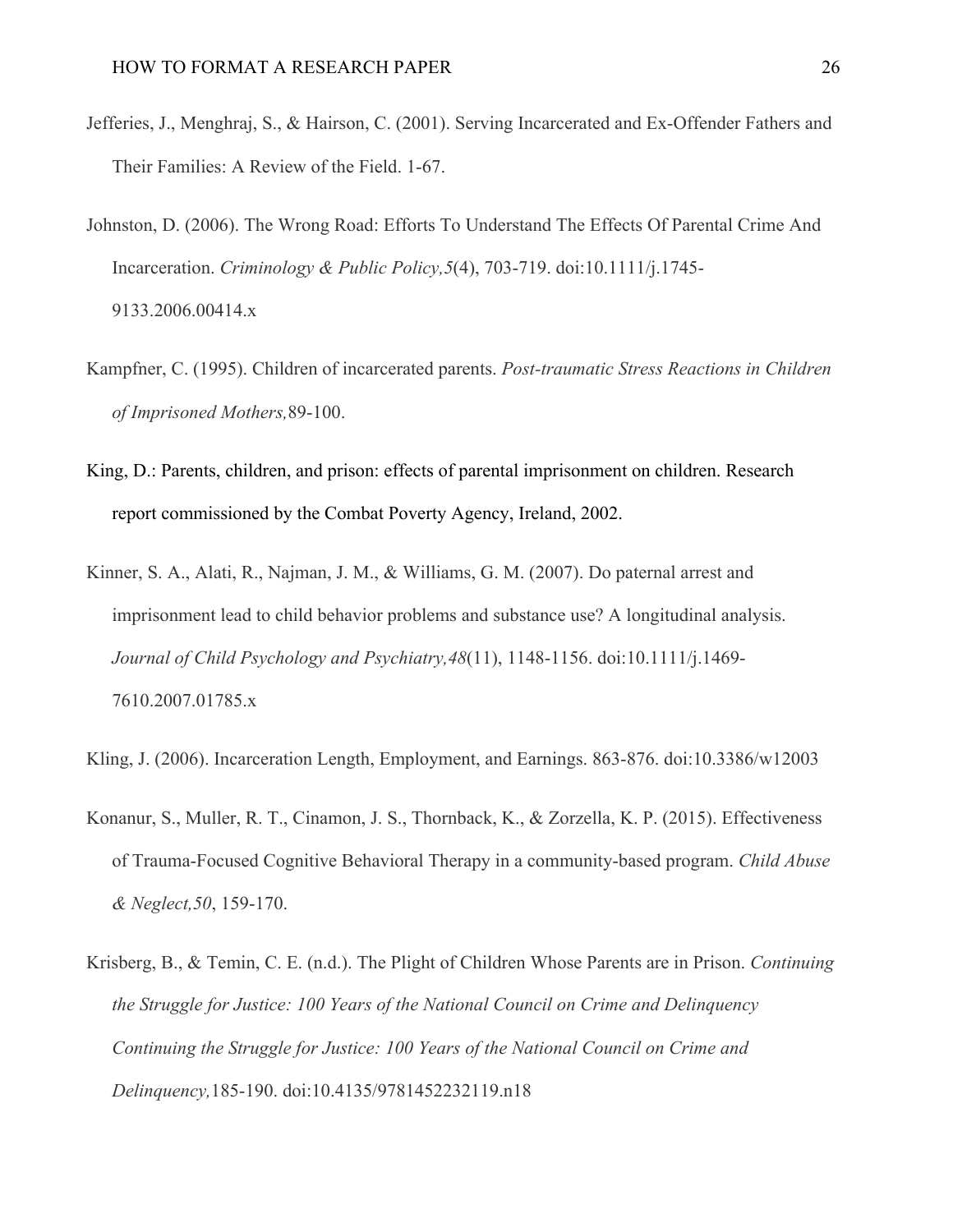- Lopez, C., & Bhat, C. S. (2007). Supporting Students with Incarcerated Parents in Schools: A Group Intervention. *The Journal for Specialists in Group Work,32*(2), 139-153. doi:10.1080/01933920701227125
- Lopoo, L., Western, B., & Pettit, B. (2006). *Punishment and inequality in America*. New York: R. Sage Foundation.
- Lowenstein, A. (1986). Temporary Single Parenthood--The Case of Prisoners Families. *Family Relations,35*(1), 79. doi:10.2307/584286
- Mackintosh, V. H., Myers, B. J., & Kennon, S. S. (2006). Children of Incarcerated Mothers and Their Caregivers: Factors Affecting the Quality of Their Relationship. *Journal of Child and Family Studies,15*(5), 579-594. doi:10.1007/s10826-006-9030-4
- Manning, R. (2011). Punishing the Innocent: Children of Incarcerated and Detained Parents. *Criminal Justice Ethics,30*(3), 267-287. doi:10.1080/0731129x.2011.628830
- Martinez, C. R., & Forgatch, M. S. (2001). Preventing problems with boys noncompliance: Effects of a parent training intervention for divorcing mothers. *Journal of Consulting and Clinical Psychology,69*(3), 416-428. doi:10.1037/0022-006x.69.3.416
- Mayo-Swimeley, J., & Bertilson, H. (2009). Children and Maternal Incarceration: The Significance of Facilitating Healthy Mother-Child Attachment. 1-14.
- Mazza, C. (2002). And Then the World Fell Apart: The Children of Incarcerated Fathers. *Families in Society: The Journal of Contemporary Social Services,83*(5), 521-529. doi:10.1606/1044- 3894.61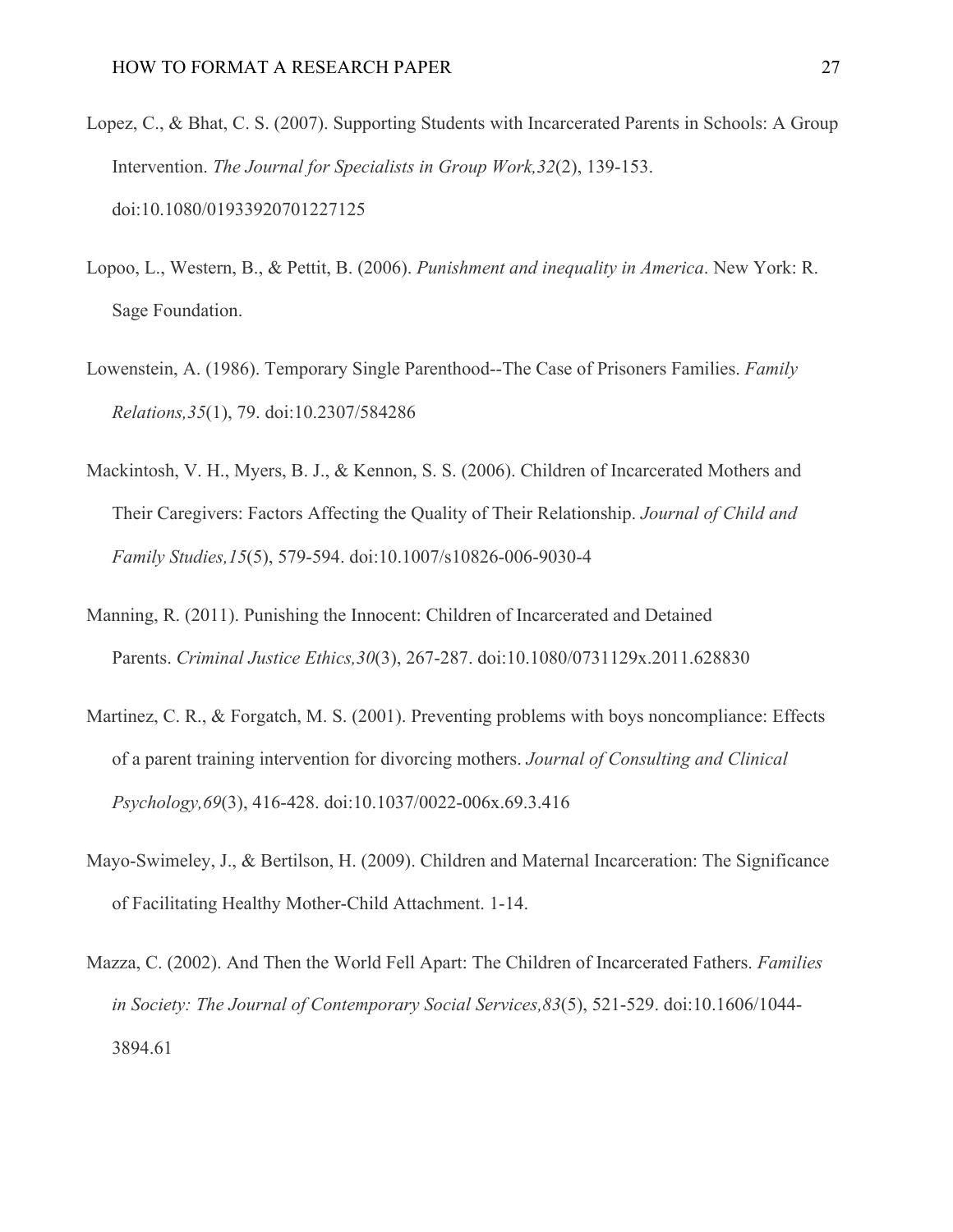- Miller, K. M. (2006). The Impact of Parental Incarceration on Children: An Emerging Need for Effective Interventions. *Child and Adolescent Social Work Journal,23*(4), 472-486. doi:10.1007/s10560-006-0065-6
- Morgan-Mullane, A. (2017). Trauma-Focused Cognitive Behavioral Therapy with Children of Incarcerated Parents. *Clinical Social Work Journal,46*(3), 200-209. doi:10.1007/s10615-017- 0642-5
- Murray, J., & Farrington, D. P. (2005). Parental imprisonment: Effects on boys antisocial behavior and delinquency through the life-course. *Journal of Child Psychology and Psychiatry,46*(12), 1269-1278. doi:10.1111/j.1469-7610.2005.01433.x
- Murray, J., & Farrington, D. (2008). Effects of parental imprisonment on child antisocial behavior and mental health: A systematic review. *37*(1), 133-206. doi:10.4073/csr.2009.4
- Myers, B. J., Smarsh, T. M., Amlund-Hagen, K., & Kennon, S. (1999). *Journal of Child and Family Studies,8*(1), 11-25. doi:10.1023/a:1022990410036
- Nesmith, A., & Ruhland, E. (2008). Children of incarcerated parents: Challenges and resiliency, in their own words. *Children and Youth Services Review,30*(10), 1119-1130. doi:10.1016/j.childyouth.2008.02.006
- Newby, G. (2006). Addressing incarcerated adolescents' psychological and physical health service needs. *Journal of Adolescent Health,38*(6), 638-640.
- Pattillo, M., Weiman, D., & Western, B. (2004). Imprisoning America: The Social Effects of Mass Incarceration.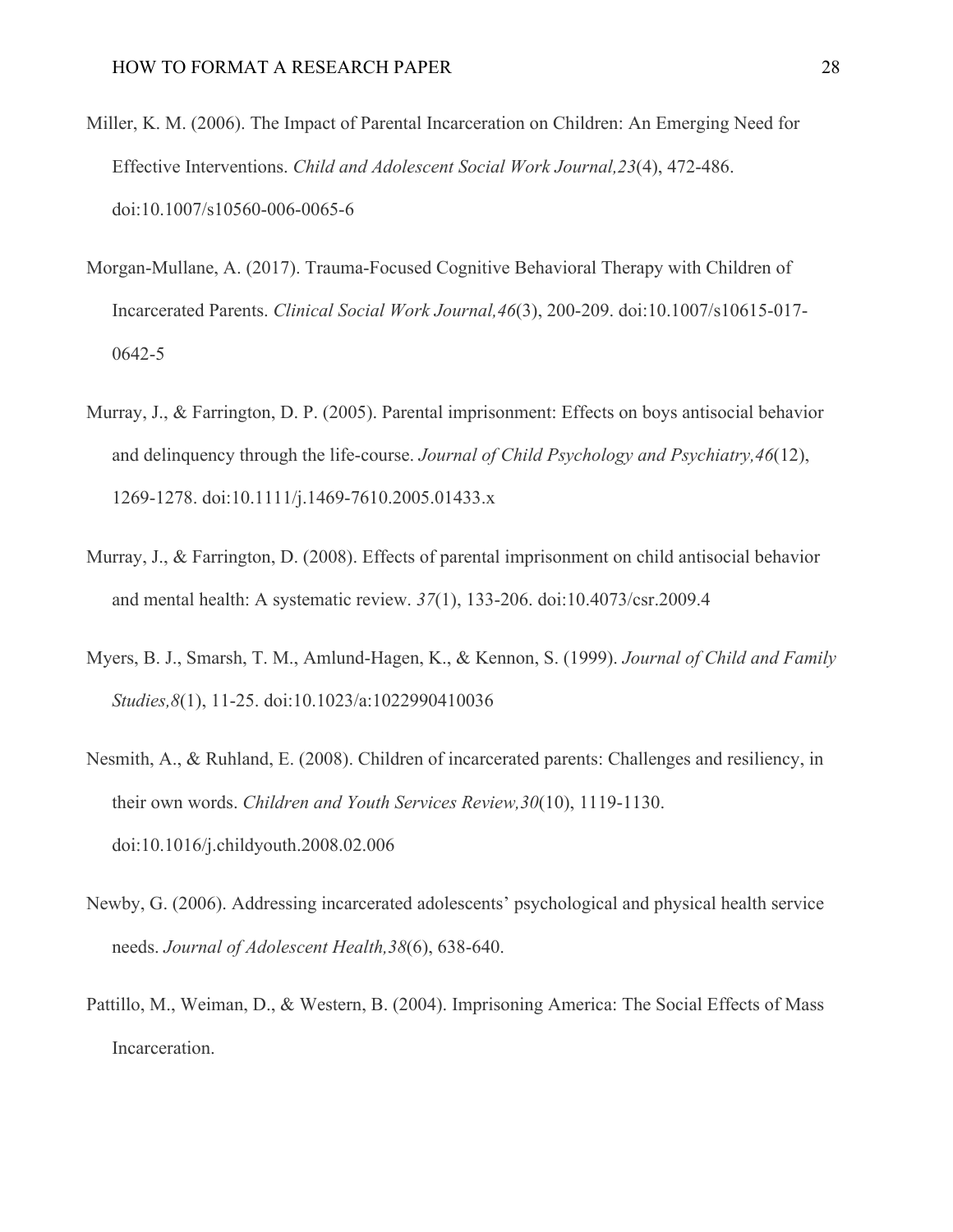- Petersilia, J. (2003). *When prisoners come home: Parole and prisoner reentry*. Oxford: Oxford University Press.
- Phillips, S. D., Erkanli, A., Keeler, G. P., Costello, E. J., & Angold, A. (2006). Disentangling The Risks: Parent Criminal Justice Involvement And Children's Exposure To Family Risks. *Criminology & Public Policy,5*(4), 677-702. doi:10.1111/j.1745-9133.2006.00404.x
- Poehlmann, J. (2005). Representations of Attachment Relationships in Children of Incarcerated Mothers. *Child Development,76*(3), 679-696. doi:10.1111/j.1467-8624.2005.00871.x
- Reed, D., & Reed, E. (1997). Children of Incarcerated Parents: A Bill of Rights. *Interrupted LifeExperiences of Incarcerated Women in the United States,*152-169.
- Simmons, C. W. (2000). Children of Incarcerated Parents. *Children of Incarcerated Parents,*1-15. Retrieved from http://www.library.ca.gov
- Smith, A., Krisman, K., Strozier, A. L., & Marley, M. A. (2004). Breaking through the Bars: Exploring the Experiences of Addicted Incarcerated Parents Whose Children Are Cared for by Relatives. *Families in Society: The Journal of Contemporary Social Services,85*(2), 187-195. doi:10.1606/1044-3894.329
- Springer, D. W., Lynch, C., & Rubin, A. (2000). *Child and Adolescent Social Work Journal,17*(6), 431-442. doi:10.1023/a:1026479727159
- Tasca, Melinda, et al. "Families Coming Together in Prison: An Examination of Visitation Encounters." *Punishment & Society*, vol. 18, no. 4, 2016, pp. 459–478., doi:10.1177/1462474516642856.